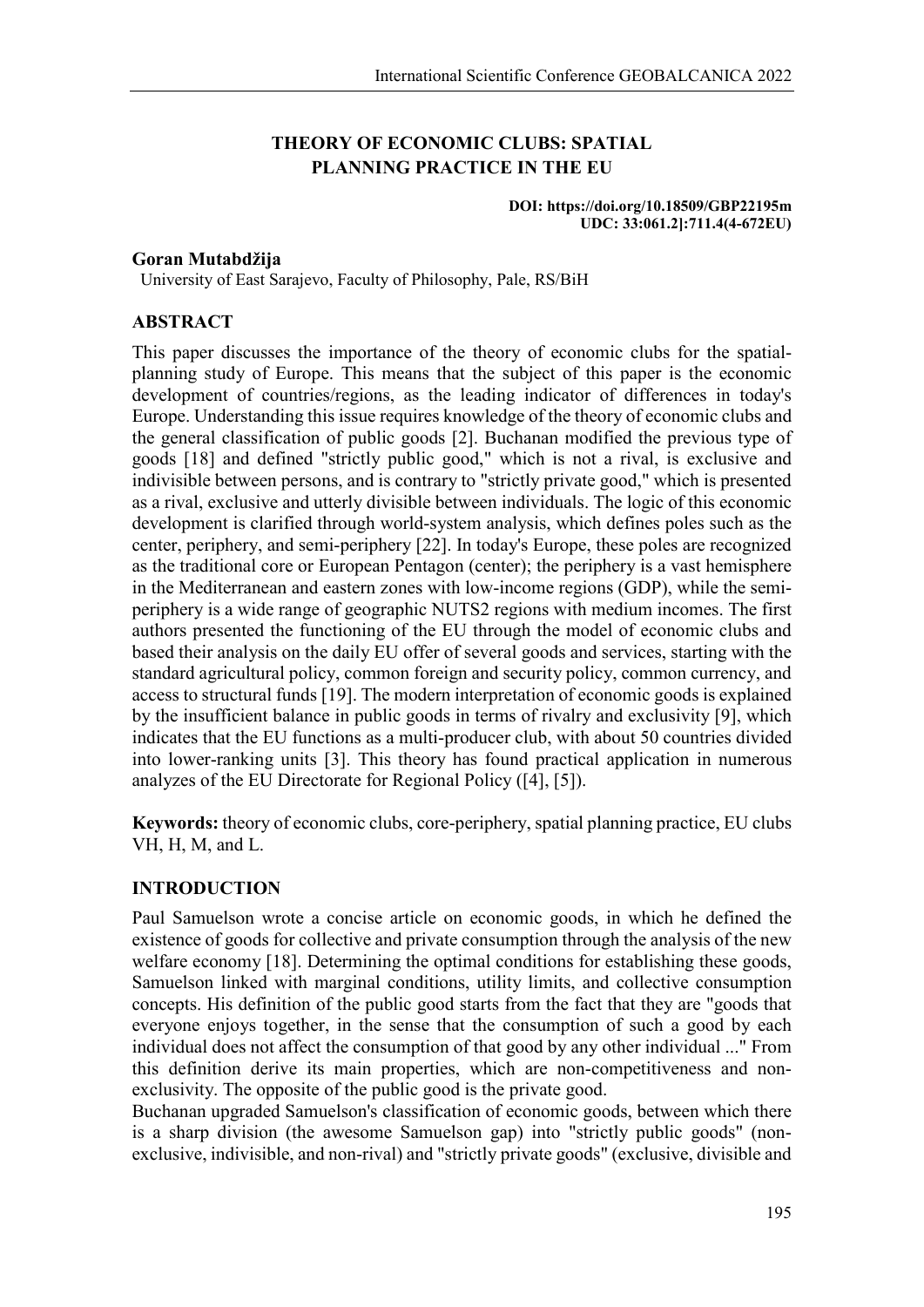rival) [2]. Buchanan explained this sharp division through the utility function of a particular good (exclusivity). The starting point was the realization that public interest is non-competitive and non-exclusive (pure public good). There can be a public good that is "always only to a certain extent or only for a while like that, "i.e., it is non-competitive and exclusive (unclean public goods). He marked such goods as a club (theory of economic clubs) and thus made a new classification of goods based on the optimal size of the club. He defined two essential tools for his analysis (modified utility function and cost/production function), combined to establish balance (club size) and classify a particular good. Some premises had to be set to strengthen this revolutionary theory because Buchanan based his analysis on the assumptions of homogeneity among club members and that individual members have similar preferences for the goods the club provides. Also, the author considered that exclusivity does not include: costs, perfect and symmetrical information, and the existence of only one club reasonable.

This does not mean that property rights will, in practice, always be adjusted to allow for optimal exclusion. If not, there is the problem of the "free rider." This perspective suggests one issue of the utmost importance, which the analysis of this paper has neglected. It is a question of the costs involved in securing an agreement among group members. Suppose individuals think that exclusion will not be entirely possible, that they can expect to provide benefits as free-riders without really becoming full members of the club. In that case, they may not be willing to enter into cost-sharing arrangements voluntarily. This suggests that an essential means of reducing costs is through the provision of voluntary cooperation agreements, which will allow for more flexible property arrangements and the introduction of instruments that exclude them. For example, if a lathe hunter is allowed to chase poachers, then it is more likely that potential poachers will be willing to pay in advance for a hunting license [2]..

# **METHODOLOGY AND DATA**

Based on Buchanan model, several additions were developed to build a theory that is more in line with reality, most notably the matrix (2 x 2) on types of economic goods, based on relevant notions of exclusivity and competitiveness:

| Variety of goods                     | Exclusive                      | Non-exclusive              |  |  |
|--------------------------------------|--------------------------------|----------------------------|--|--|
| Uncompetitive                        | Club goods                     | Public goods               |  |  |
|                                      | (parks, copyright, hall)       | (Air defense)              |  |  |
| Competitive                          | Private goods                  | Common goods (trees, fish, |  |  |
|                                      | (food, parking, cars, clothes) | coal                       |  |  |
| $D_{\text{cond}}$ $\sim$ $\sqrt{21}$ |                                |                            |  |  |

**Table 1**: Types of economic interests in terms of competitiveness and exclusivity

Based on: [3].

It can be seen from the previous table that Chohan and D'Souza emphasized that club goods are only one of the four types of goods, which are non-competitive and exclusive [3]. By non-rivalrous, they mean that the use of public interest at some point by a particular person does not exclude the possibility of using that good by other persons. In contrast, by non-exclusive, they mean that using a good does not preclude other people from abusing the same good simultaneously or in space. They explain that with the example of air defense, which is uncompetitive and non-exclusive in providing public services. If the city has air defense, the person covered by that air defense perimeter will not benefit at the expense of any other person, so it is uncompetitive. Also, all people staying within the defense perimeter cannot be expressly excluded from coverage by air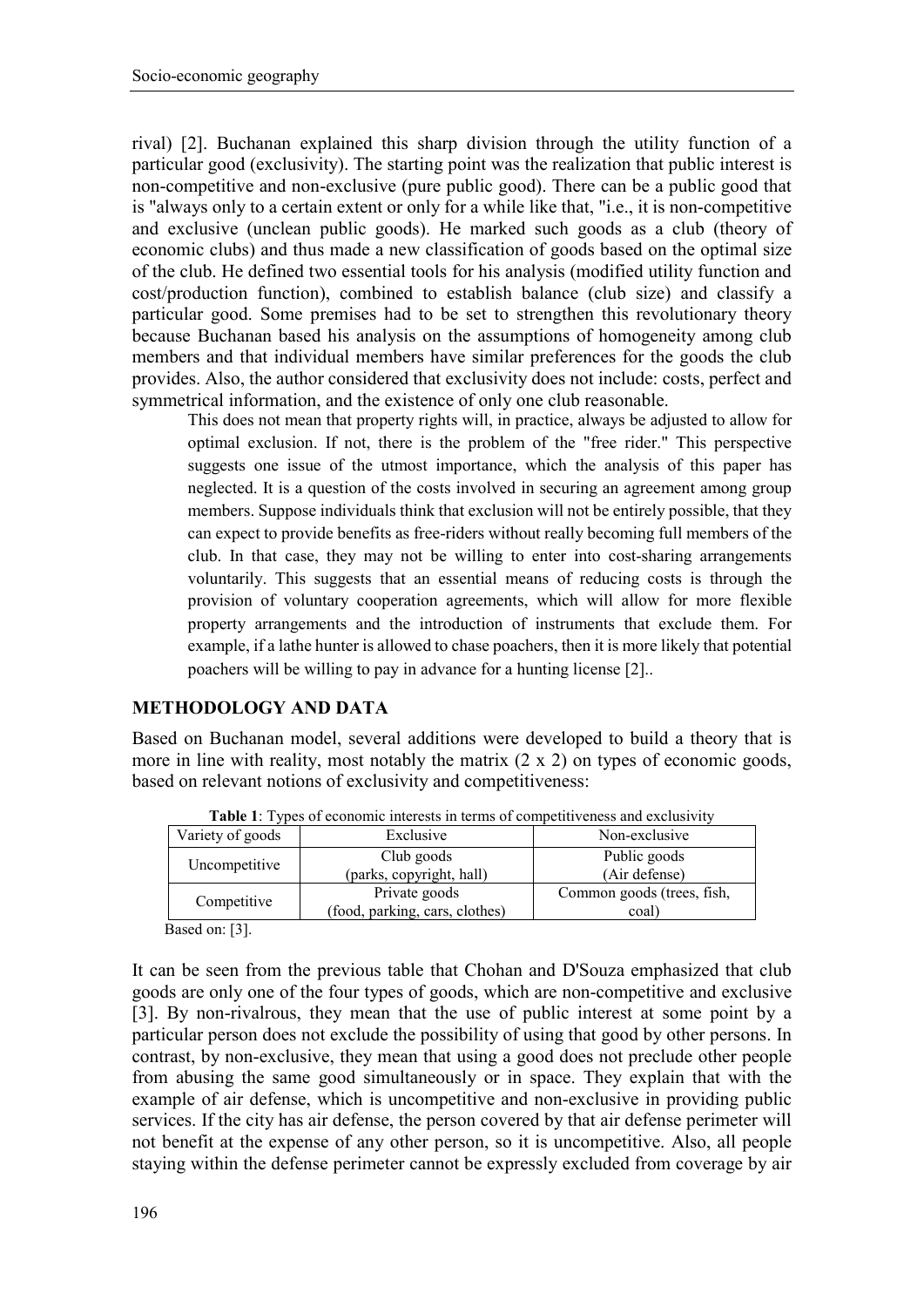defense. Therefore it is non-exclusive and represents an example of the public good. To define EU economic clubs as club goods, it is necessary to clarify important issues related to the regional development of Europe. Also, Buchanan's model with various additions, has become a methodological framework for establishing economic clubs within the EU over the last decade. Confirmation of this can be seen through the strategic development documents of DG Regio [5], in which the theory of economic clubs becomes very visible. It is based, primarily, on data on the movement of GDP  $p / c$  in member countries, i.e. their NUTS 2 statistical regions ([24], [25]).

# **EXISTING ECONOMIC DIFFERENCES**

Significant socio-economic inequalities in Europe are beginning to be recognized with the advent of modernity. They should be linked to the fact that the UK has become the first country to achieve continuous growth. However, it flowed slowly, starting from the second half of the 18th century, and lasts today. This process is associated with the intensive application of technical and technological inventions (First Industrial Revolution) to gradually transfer these inventions to British close partners in the Commonwealth (Canada, Australia, New Zealand) and then to the United States and Western Europe. All these are generally accepted attitudes, and Acemoglu and Robinson [1] present an exciting thesis according to which, in the domain of distribution of global wealth (the richest and poorest countries), there have been no significant changes during the last century and a half. This means that only a few "East Asian tigers" entered the circle of the wealthiest thirty countries, apart from the first industrialized ones, and that the situation is identical (without changes) with the list of the poorest countries (mostly sub-Saharan Africa). Therefore, they question the reasons for the prosperity of some nations and the poverty of other nations, emphasizing the supremacy of "Western European nations and their colonial offspring with European immigrants," noting the existence of different hypotheses about the reasons for such distribution of wealth in the world.

The French philosopher Montesquieu <sup>[16](#page-2-0)</sup> first suggested the geographical hypothesis who was one of the first scientists to connect the economic and geographical development of the world with the climate [8]. He asked questions: why are there different peoples and ethnic communities as they were before; is there a connection between geographical location, physical differences, and social and moral capabilities of other peoples? The answer was that climate has the most significant impact on establishing differences within human society. Acemoglu and Robinson support this thesis with the views of economist J. Saxony, which, in addition to the influence of climate on the thought and work process, mainly emphasizes the factors of tropical diseases and low soil productivity in these areas [1]. Naturally, all these factors negatively affect the economic development of the tropical regions. However, they are irrelevant to explaining the pronounced regional differences on European soil.

The hypothesis of culture unites the second group of factors [15]. Max Weber  $^{17}$  $^{17}$  $^{17}$  indicated its contours by emphasizing the importance of religion (Protestantism) for the industrial development of Europe, i.e., of the Catholic-Protestant West [23]. This work derives from his rich theoretical work (theory of social action and rationalization), which has left a

**.** 

<span id="page-2-0"></span><sup>16</sup> See: Mutabdzija, Geophilosophy of the premodern, 250-251

<span id="page-2-1"></span><sup>&</sup>lt;sup>17</sup> See: G. Mutabdzija, Sociological theory in geography: phase of empirical - analytical science, 2021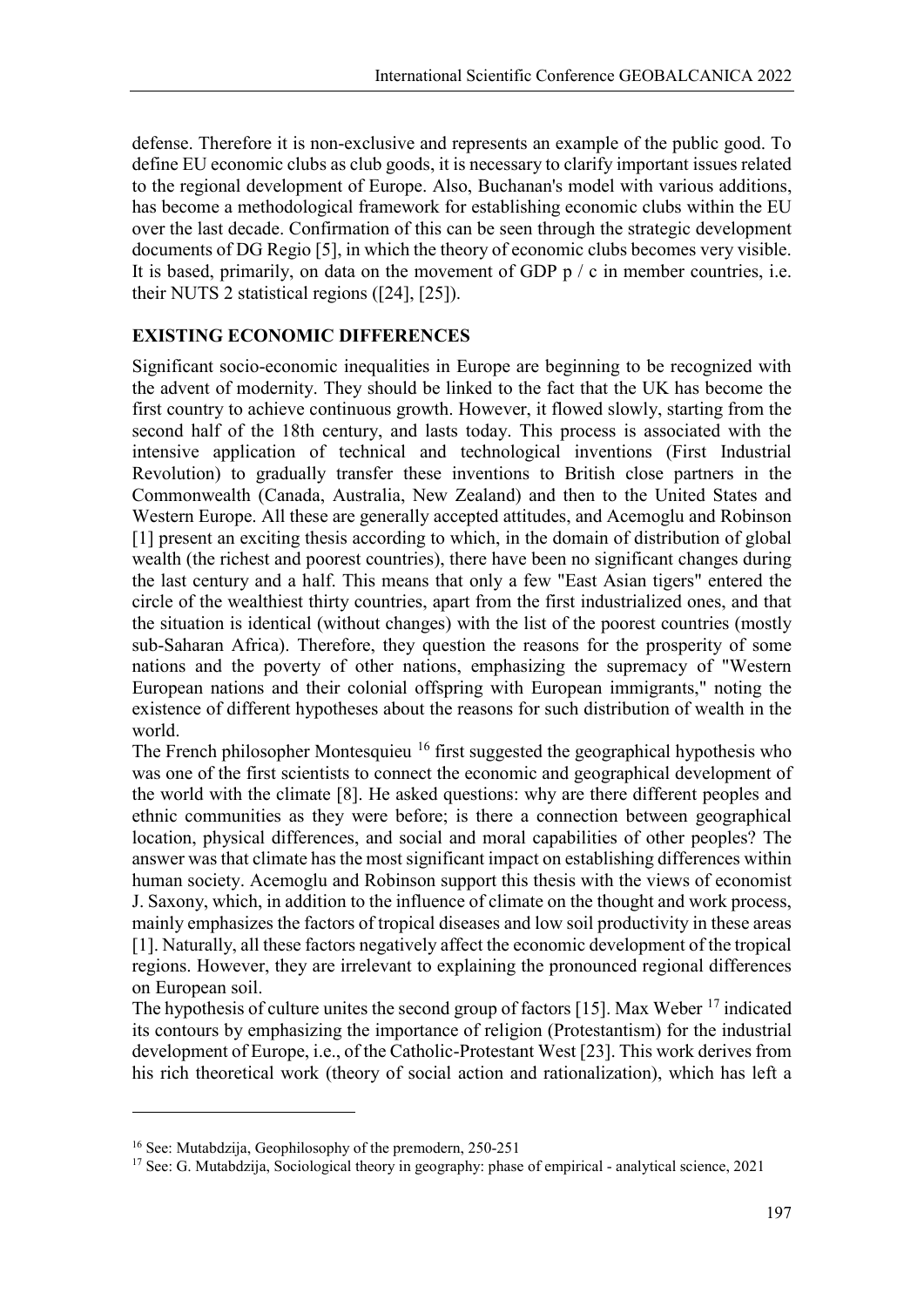significant mark in the social sciences [13]. However, his second theory (rationalization) has greater significance for culture, in which he recognized the considerable influence of the ethics of different religions in the development of capitalism. For Calvinists, this influence was based on eschatology (the notion of predestination), which considers business success the main sign of choice (the path to paradise). So, this Belief contributed to the formation of moral qualities in workers and entrepreneurs (thrift, diligence, accuracy, honesty, pursuit of money), which significantly improved the spirit of capitalism, based on the motive to succeed as an expression of moral norms, not greed. Related to this is the structure of government, which has different legitimacy (tradition, charisma, and legality) and which, depending on the degree of rationalization, develops in the direction of traditional, charismatic, or rational-legal. Suppose we were to translate Weber's theory of rationalization elements into contemporary European circumstances. In that case, we might explain the differences in the level of economic development of predominantly Protestant Flanders (economically more prosperous community) than predominantly Catholic Wallonia (obsolete industry). Still, that logic does not apply to a country such as France on the one hand and Spain and Portugal on the other.

The third hypothesis can be recognized in the work of Immanuel Wallerstein [22], which is part of the neo-Marxist grand-theory [18.](#page-3-0) It is based on economic entities and the division of labor and is not limited by political or cultural boundaries. The broadest framework of this theory in the world-system <sup>[19](#page-3-1)</sup> is a vast economic entity composed of different social structures and social groups with a certain lifespan. From the spatial-planning aspect, two dimensions of this theory are essential. In the first, the world capitalist system implies the existence of an asymmetric division of labor between producers of highly profitable essential commodities and producers of much less good peripheral goods, leading to the establishment of a clear hierarchy through a center-periphery form  $20$ . There is also a middle zone called the semi-periphery, so the tripartite spatial division of labor is completed, which showed specific mobility during its existence (up and down). Based on the structural analysis (core-periphery) of world history, Wallerstein explained the development of modern capitalism through the exploitation of peripheral resources. The debate of this theory is complemented by the knowledge of the existence of resistance (peoples of the periphery) to imposed exploitation and domination (peoples of the center), which has played a decisive role in shaping world history. The best Examples of centerprivilege theory are provided by the current economic picture of Europe [12]. in which there is a traditional center (European Pentagon) and a significantly poorer periphery (Balkans). The second dimension of this theory is Wallerstein's concept of Geoculture<sup>[21](#page-3-3)</sup>, which emerged as an analogy to geopolitics. It refers to norms and ways of discourse that

**.** 

<span id="page-3-0"></span><sup>&</sup>lt;sup>18</sup> Ricer (2009) recognizes two such theories, namely: critical theory (1923) and the theory of the transformation of Fordism into post Fordism (1974), where Wallerstein's work is part of this second theory.

<span id="page-3-1"></span> $19$  He recognizes only two types, the world empires that have disappeared (e.g. Rome) and the modern world capitalist economy, with the former emerging from military and the latter from economic domination. He foresaw the possibility of the emergence of a third world system, the socialist world government. Unlike the transitional type (separating the political and economic spheres), the new type should reintegrate them.

<span id="page-3-2"></span><sup>&</sup>lt;sup>20</sup> The center is the dominant area that exploits the rest of the system, the periphery supplies the center with resources, and the semi-periphery is a set of regions located between the exploiters and the exploited.

<span id="page-3-3"></span><sup>&</sup>lt;sup>21</sup> Described in detail in I. Wallerstein's "World-system analysis: An introduction", part four: The Creation of a Geoculture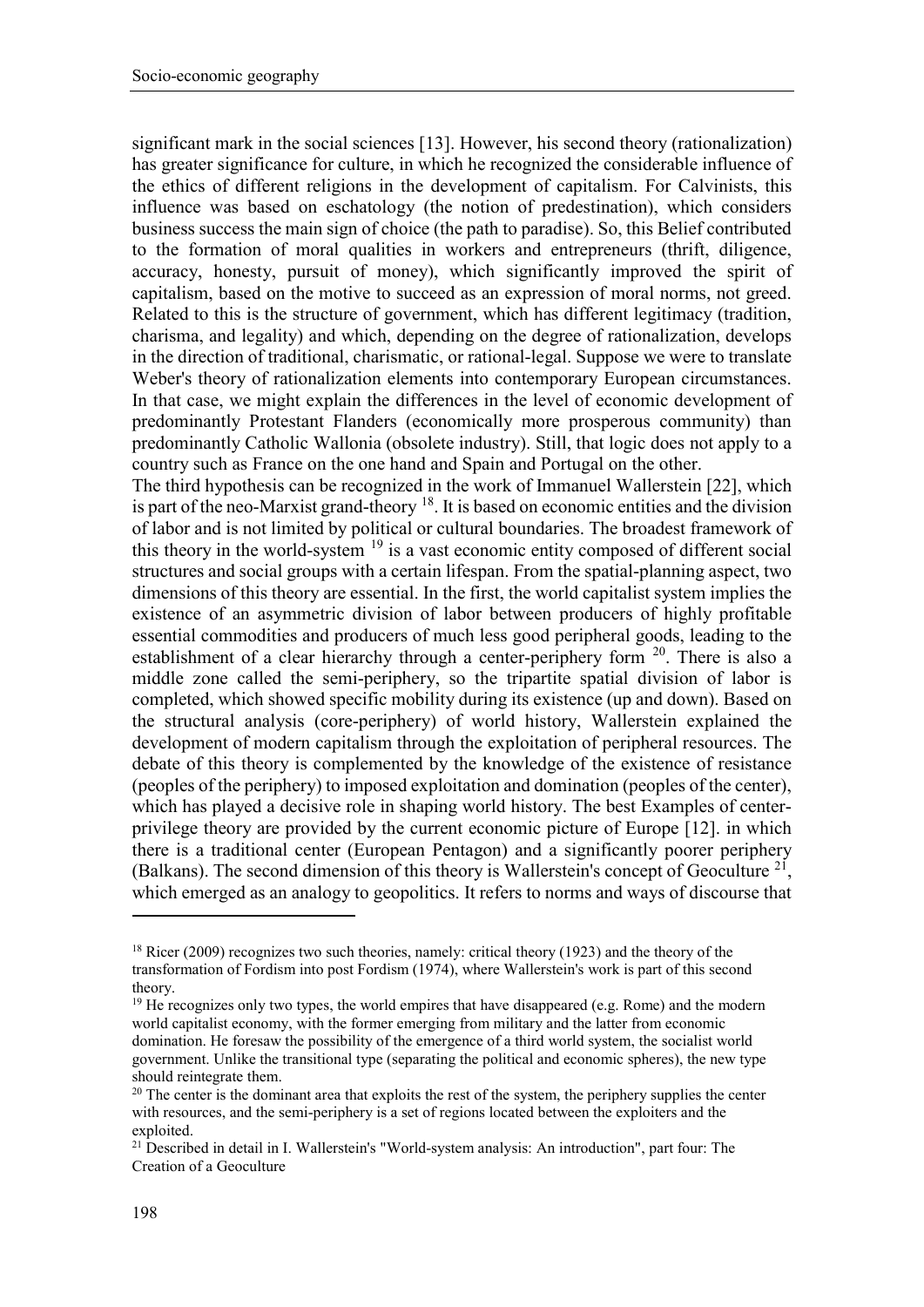are widely accepted as legitimate within the world system and do not arise automatically with the emergence of the world system but must be created. This means that it refers to a wide area of manipulative actions of the government through the imposition of various ideologies, social movements, and social sciences.

# **CLUB GOOD**

1

According to Buchanan, the economic theory of clubs is applied to goods that have three key characteristics: exclusivity, divisibility, and congestion [2]. The first is recognized by the fact that individuals who do not finance the club (membership fee) do not have access to the benefits of the club. The second refers to the optimal size of the club, i.e., a division that depends on demand. This means that individuals who want to join or are previously excluded can form a new club that will produce and consume the same good. In the end, although spending is not fully competitive, each member of the club imposes a negative impact on other members. This negative impact materializes in congestion, which reduces the quality of the benefits that everyone consumes (e.g., Wi-Fi). Finally, the club's functioning is defined by a series of clear rules (rights and obligations of members). The "free riders" problem often appears as the most challenging economic problem faced by club members. This means that non-members use the benefits of the club, e.g., utility costs in condominium communities (one reported, but there are two members).

The most important parameter for defining economic clubs is the achieved GDP per capita. According to this criterion, the practice is recognized by such three clubs (high, medium, and low GDP per capita), while DG Regio, for its reasons <sup>[22](#page-4-0)</sup>, and uses a fourdegree scale [5]. Each club is characterized by a specific "growth path" that differs from others, which leads to the establishment of transparent geographical regions of different levels of economic development. Therefore, the attention of spatial planners and regional geographers is shifting from the national to the regional level because economists have recognized the existence of different entities (mainly NUTS 2), which show different levels of development (primarily based on GDP, but also savings, investment, and demographic growth). Based on the previous matrix (Table 1), an example of the European Union as a club good can be reported, excluding several non-EU countries' services. In contrast, some of these services are not competitive in consumption (or at least some are).

Nevertheless, several of these non-competitive services are essential for the functioning of the EU, primarily the "four freedoms" (movement of people, goods, services, and capital) within the internal market. Chohan and D'Souza [3] also discuss some current interests for which there is no consensus regarding their status (social status, media, cyber security, crypto currencies). There are no such examples in the mentioned matrix of public goods, where cyber security is a relatively straightforward public interest case. At the same time, social media and cryptocurrencies are more nuanced and debatable. All these examples indicate that the EU functions as a multiproduct club, in which there are about 50 countries divided into lower-ranking units.

This issue has been addressed in more detail by McNutt, who states that the economic theory of clubs is "an attempt to explain the insufficient balance in the provision of public

<span id="page-4-0"></span><sup>&</sup>lt;sup>22</sup> Mutabdžija (2022) analyzes the distribution of GDP at the level of NUTS 2 and notes that out of 24 regions with very high incomes, the first eight NUTS 2 belong to non-EU countries (Switzerland and Norway).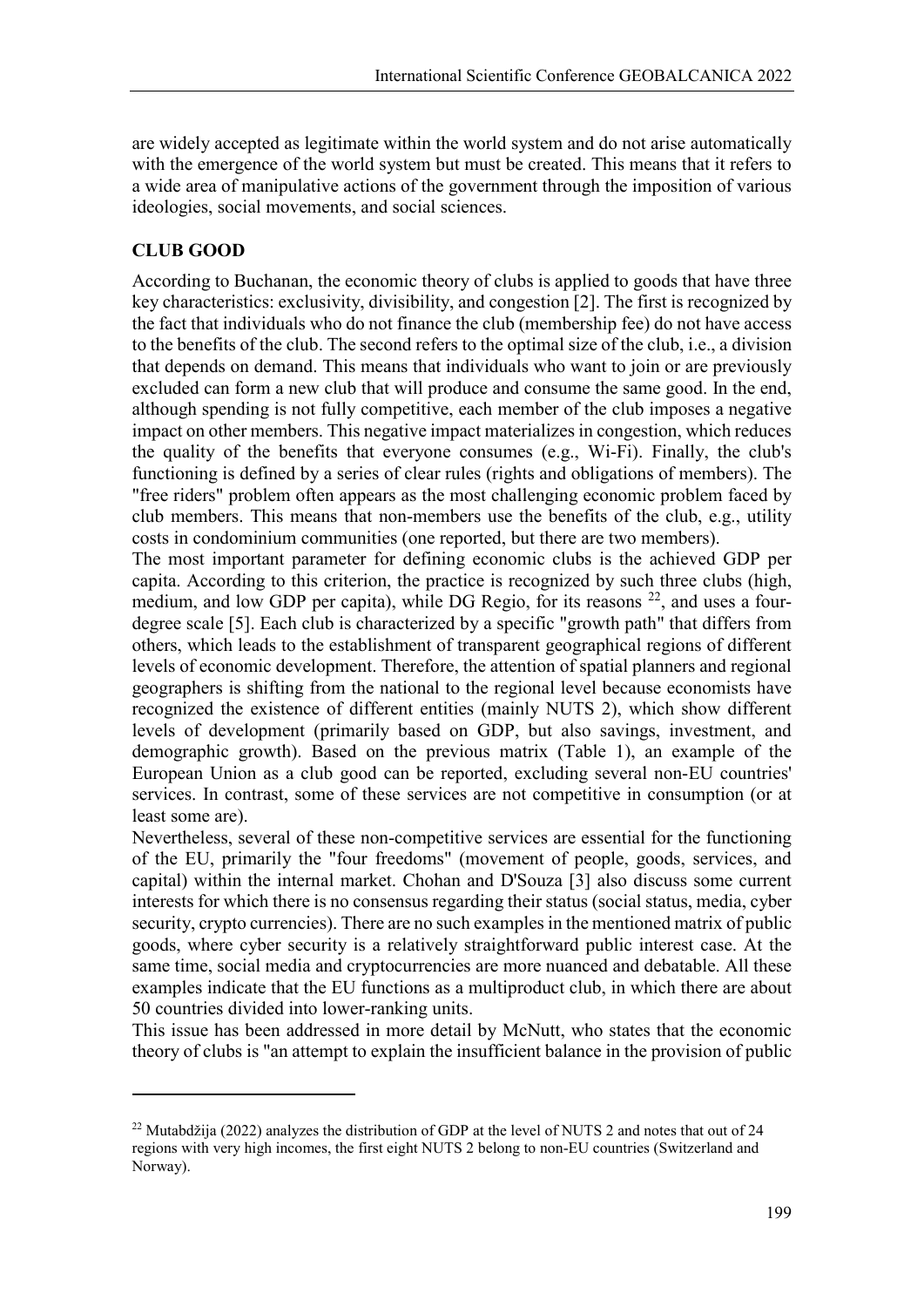goods, which raises many different and controversial issues affecting government policy" [9]. In the public sector, club goods offer an alternative to the centralized state provision of local public goods in many respects. Of particular importance is exclusivity, which can affect the equal and democratic distribution of club goods. He emphasizes Buchanan's original concern about voluntary clubs and the possibilities of the given theory to define the optimal number of club members and, at the same time, the maximum usefulness for all club members. As a special feature, it emphasizes the challenge of scientists who try to theoretically describe the emergence of public goods because they can "abandon the conventional postulate of maximizing individual utility and critical evaluation so that rational behavior in individuals can be encouraged to provide public goods voluntarily." Sandler and Tschirhardt [19] were the first authors to emphasize the importance of multiproduct clubs and their theoretical foundation. They raised this issue and presented a model of such a club. They based its analysis on the EU's daily offer of several goods and services, ranging from a standard agricultural policy, a common foreign and security policy, a common currency, and access to EU structural funds. These were the starting points about the European Union, as a heterogeneous club, which also contained a dose of caution in its sustainable development. However, after almost seven decades of functioning of the EU, despite its standard products' significant heterogeneity and diversity, it has shown sustainability and adaptation through frequent additions to these theoretical assumptions, as evidenced by the cohesion policy. At the same time, within the EU club, certain contradictions between club members are harmonized and reconciled (different cultures and languages, different values of GDP, stages of development, growth rates). This has led to many challenges, from the decision-making process, determining membership fees, opportunities, and characteristics of sharing certain rights, to the need to establish central bodies (seven institutions and several other bodies). From club theory and the existence of club goods, the EU provides non-competitive and exclusive goods to its member states through various funds. This means that each member state, if it has an average level of GDP p / c lower than 75% of the EU average, automatically acquires the right to access the Cohesion Fund. At the same time, all NUTS2 regions (only those with a GDP below 90% of the EU average) have the right to access any of the funds [5]. Therefore, EU funds can be seen as an instrument for harmonizing economic disparities in the Member States, i.e., as a club asset that promotes growth within countries and regions, enabling the reduction of economic differences between them.

#### *Classification of EU economic clubs*

After the general remarks on the genesis of the emergence of club theory, we can focus on the emergence of European economic clubs. They are based on theoretical assumptions that there are economic differences between countries, regions, and cities, which can be sublimated through their division based on their wealth, i.e. GDP  $p / c$ . Such regions may belong to different "development clubs," each characterized not only by different income levels but also by different structural characteristics, such as level of education of the population, infrastructural equipment, innovation capacities, and institutional quality. Clubs are systematically different in these dimensions, and for each club, there are specific needs and challenges related to its starting point. Grouping similar regions create insight into economic development and provide a perspective for pursuing a successful regional policy. According to the EU methodology on economic clubs, uneven regional development between regions is revealed based on income. This fact helps identify the means that enable overcoming obstacles to development and lagging behind such regions.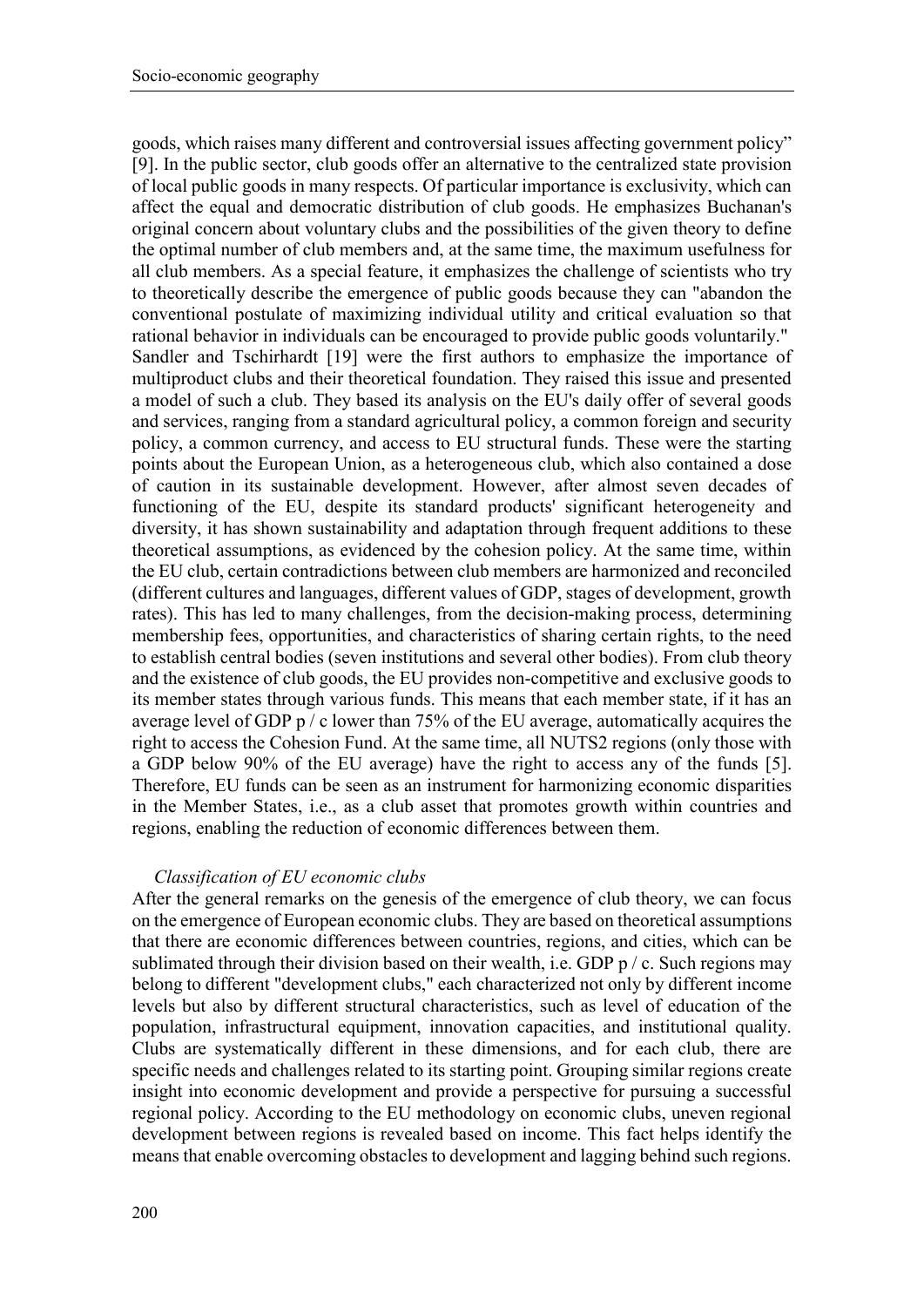

**Figure 1**. EU Economic Clubs (Source: [5])

The previous diagram shows the number of NUTS2 regions by country and extreme values of GDP (max and min). Their color immediately indicates their affiliation to a particular club. Therefore, this is an introduction to dividing the NUTS2 region into two large groups (above-average and below-average developed), with their limit being the national average. This division is essential when accessing individual structural funds. The second division is related to the average GDP p / c compared to the EU average (100%). It concerns the existence of four different clubs: the first club is VH (very high) with very high incomes (GDP  $p / c$  150% or more), H (high) high-income club (120-149%), M (middle) middle income club (75-119%) and L (low) low-income club (below 75% of the EU average). The examination of the labor market in different clubs provides a broader insight. Certain regularities in the movement of individual parameters can be observed, which are expressed through average annual growth values. Therefore, Map 1 can also be presented in tabular form, allowing a better overview of these regions within each country.

| Club         | <b>GDP</b> | Population | Employment |          |            | No. patents / |           |
|--------------|------------|------------|------------|----------|------------|---------------|-----------|
|              | p/c        |            | Change     | Industry | Av. change | Unemployment  | mil. inh. |
| VH           | . . 4      | 10,7       | 0,8        | 12,3     | $-1,2$     | 5,8           | 254       |
| Η            | 0,9        | 7,3        | 0,5        | 16,9     | $-0,8$     | 5,9           | 232       |
| М            | 1,0        | 6,2        | 0,3        | 14,4     | $-1,5$     | 8,4           | 103       |
|              | 1,7        | $-2,0$     | $-0,6$     | 20,3     | $-1,0$     | 11,6          |           |
| <b>EU-28</b> | 1,3        | 4,4        | 0,1        | 16,1     | $-1,2$     | 8,5           | 113       |

**Table 2**: Average values of population growth, employment, and patents 2001-15.

Source: [5]

The movement of the population shows an apparent regularity through the declining trend, from the richest to the poorest, and this general rule, with certain deviations, is present in other parameters, especially in the unemployment rate and the number of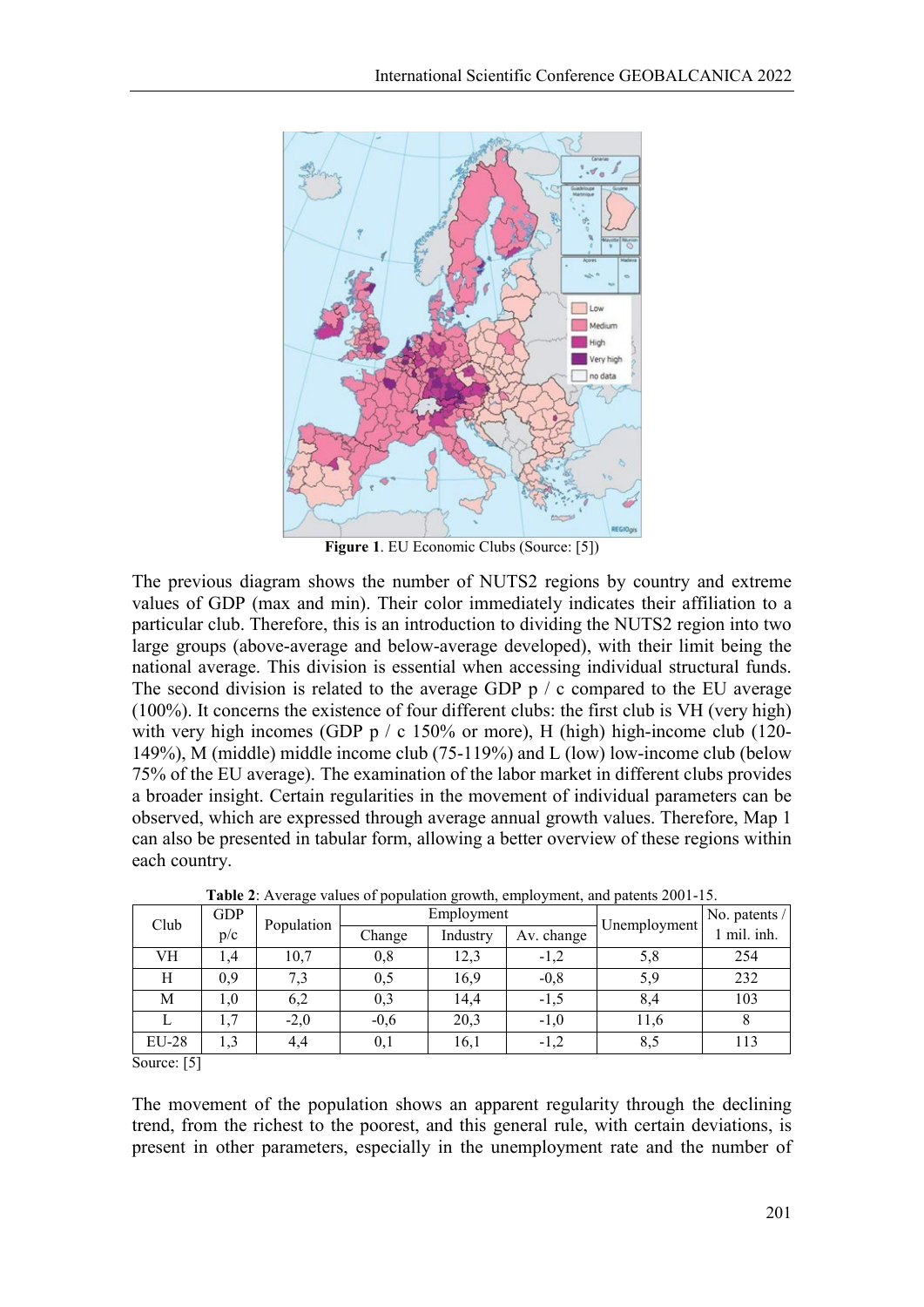patents. In the domain of GDP growth rate  $p / c$ , there is a trend of steady decline in regions with higher incomes (VH, H, and M), while in those with low incomes (L), it has increased. Regions with very high and low incomes have experienced the highest GDP growth p / c due to their level of competitiveness and specialization in the production of high-quality goods and services. Indicators on the share of employees in the industry are also indicative, with a declining trend, which can be related to the economy's structure, and probably to GVA and the level of personal earnings. This means that industry is not the main branch of the economy in the wealthiest regions. Still, it is service activities, research, and development, in which highly educated staff with specific knowledge are in demand. Therefore, it is essential to clarify the spatial distribution of individual economic clubs and describe the challenges they face in more detail.

While low-income regions are catching up with the more developed ones, taking advantage of their ability to mobilize cheap capital and work in the fight to get jobs gives them a competitive advantage. At the same time, middle-income regions had the lowest growth. They faced a unique challenge, the so-called "Middle-income trap," because they are neither cheap nor particularly innovative or productive. Their manufacturing sector tends to be smaller and weaker than in regions with higher GDP p / c or lower, and their costs are too high to compete with the latter, such as innovation is not strong enough to compete with the former [5]

Before moving on to the geographical distribution of individual clubs, it is necessary to briefly get acquainted with an essential structural element of wealth and competitiveness of particular regions, which is related to the organization of the economy in which a large group of systemically and functionally related companies plays an important role. This organizational form is called a cluster [23](#page-7-0). According to Jovanović, it must have a critical mass, not only quantitatively but also in the domain of concentration of "knowledge, skills, and specialized institutions in a certain geographical area" [7]. This functional relationship between companies refers to suppliers, competitors, associates, and customers through the circulation of accumulated knowledge and skills through the circulation of staff. The concentration of functionally related business activities within a relatively small area provides companies with a collective profit, which would not be available if these companies were distant from each other. These expected benefits or external effects are different from those created within a single firm because clusters develop economies that are "external to individual firms but internal to the network of firms in the cluster." Venables states that this demand will be high in areas where most producers have chosen to locate (circular interdependence process or cumulative causality) because there is a certain degree of uncertainty in the location of activities. After all, firms are located due to the presence of other firms. And not because of the essential characteristics of the site. As a confirmation of this thesis, Venables states that "there are about 600 tanners in Arzignano near Vicenza, most of whom employ only a few dozen workers, and this region accounts for 40% of European leather processing" [21]. In that area, a complete technological process of leather processing has been

1

<span id="page-7-0"></span><sup>&</sup>lt;sup>23</sup> The company is located in an area where there are companies from the same or related industries because: it has production links with other companies; can benefit from an already existing group of suppliers; there are common services such as finance, information, consulting and maintenance; there may be a set of trained and experienced workforce; businesses can reduce costs, and the effects are so great that they can serve as an example for economic comparison with an integrated Europe.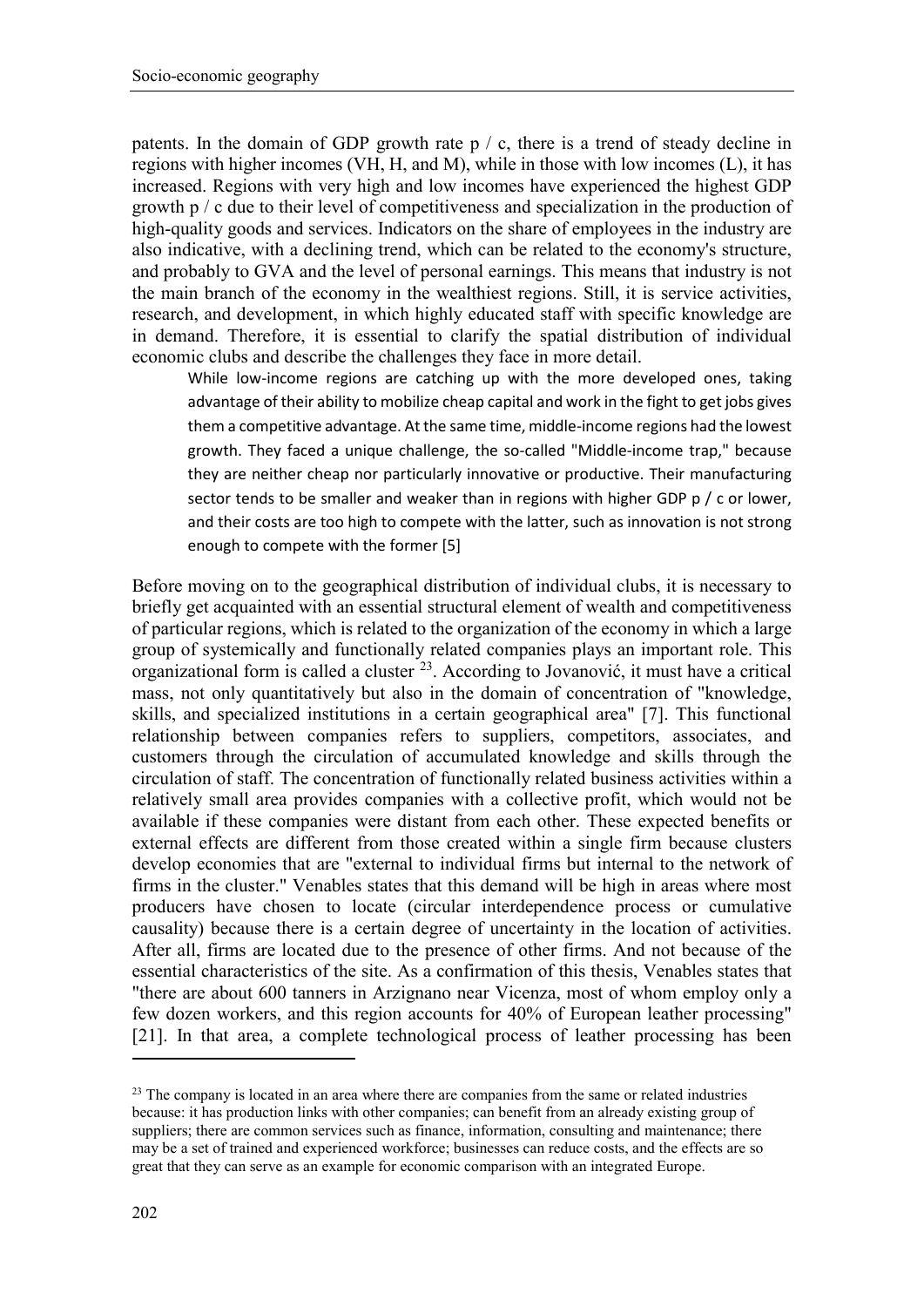achieved, which includes not only "soaking, dyeing, stretching, sealing, cutting and shipping materials used for Gucci bags, Louis Vuitton suitcases, Nike sneakers, and BMW car seats, but also produces gold chains, clothing, and machine tools, many of which are for export." From this follows the economic regularity that the main problem of a small or medium enterprise is often not that it is "small," but in its isolation, and grouping can overcome this problem. The most recognizable examples of specific European clusters are watchmaking (Geneva and Jura), knives (Solingen), financial services (London), fashion clothing and motorcycles (northern Italy), entertainment (Paris), flowers (Netherlands), carpets (Kortrijk). Significant features of the European urban system are polycentricity and concentration of solid metropolises, so based on that, the European Spatial Planning Network (ESPON) has developed two potential scenarios for researching the effects of EU cohesion policy.

The first scenario is cohesion-oriented, which analyzes social, economic, and territorial goals as the priority of cohesion policy. The second scenario refers to competitive orientation, with the primary goal being to achieve the global competitiveness of the EU economy. The cohesion-oriented method showed that the number of areas at risk of marginalization and declining activities was comparable to that in the baseline scenario. Still, their size was reduced and their intensity lower. The final picture of the 2030 competitive-oriented scenario showed a stronger attraction and polarization of the potential of metropolitan areas and concentration in the traditional Pentagon. A minimal number of the urban regions outside this area will generate significant effects of attraction and polarization [5].

#### *Characteristics of EU clubs*

The most recent developments in the spatial distribution of GDP  $p / c$  at the level of NUTS2 regions across Europe, including non-EU countries, confirm most assumptions about grouping regions with similar characteristics into broader regional units ([10] [11]). This means that the wealthiest regions are concentrated in the central and western part of Europe, they are moderately developed, mainly in the north, and the least developed in the southeast and east of the continent. Therefore, the overview of European economic clubs will be presented through a combined summary of economic reality (GDP  $p / c$ ), an analytical framework developed by the EU Directorate-General for Regional Policy [5], and parts of the regional geographical description derived from general civilization (history and culture) and spatial-functional (population, urban-rural relations) framework. If we try to unite the existing clubs into geographical regions by generalization, then we can also give names according to the methodology of Mutabdžija [24](#page-8-0).

#### *Very high-income club (VH)*

**.** 

These regions are located within the EU, called the European Pentagon or the traditional core, and which frames five major cities: Paris - Amsterdam - Hamburg - Munich – Milan [12]. Also, there are highly developed regions outside the EU borders (UK, Switzerland

<span id="page-8-0"></span><sup>&</sup>lt;sup>24</sup> The names of the five regions (west, north, center, south and east) reflect the unity of three concepts: the dominant climatic phenomenon (fog, boreal, wind, sun and ice), socio-economic specificity (institutions, monarchies, money, religion and spirituality) and ethno-psychological characteristics of individual regions (superiority, endurance, rationality, ease and modesty).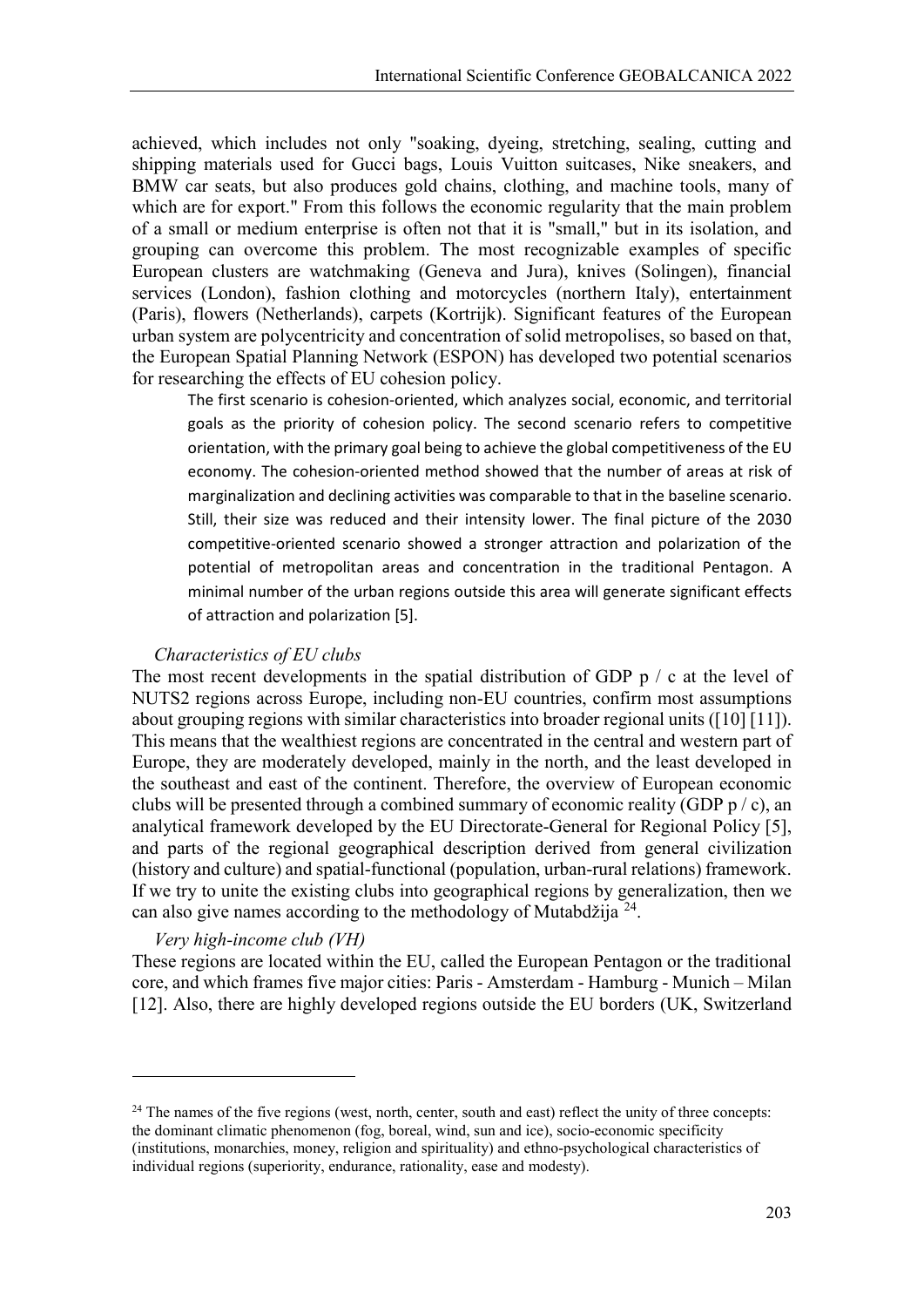$25$ , and Norway  $26$ ). In the further analysis of the spatial distribution of these most developed regions, it is realized that within the EU, of the existing sixteen NUTS2 areas with very high incomes (based on data for 2020), eleven are within the Pentagon, and five are outside (Bratislava, Salzburg, Copenhagen, Stockholm, and Dublin). If we expand the focus to the whole of Europe, this club includes all seven Swiss, one Norwegian, and one British NUTS2 region. That is why it is essential to make a summary overview of all European areas. In addition to the spatial distribution of the wealthiest regions of the EU, Switzerland, Norway, and the UK, it is necessary to look at their mutual relations (ranking) and explain the reasons for this schedule. The overall population change varies depending on the gradation of the club, with people moving to higher-income regions and away from low-income ones. Many high-income regions had high population growth rates between 2001 and 2015, except Germany. In many low-income areas, in the east and south of the EU and the industrial parts of north-eastern France and northern England, the population is declining. Some low-income regions have experienced population growth during this period, but these are usually those regions with a wide range of content and low cost of living.

The area of concentration of flows and activities within this club is recognizable within a broad and compact area from the Paris Basin, Benelux, and Germany to northern Italy, which is called the European core or traditional Pentagon due to five major cities (Paris, Amsterdam, Hamburg, Munich, and Milan). Its name comes from the fact that this area was the first to be urbanized, and after later industrialization (compared to the UK), it achieved the highest degree of economic development and social wealth in Europe. This area specializes in the production of high-quality goods and services, and within it stands out the agglomeration of Greater Paris, three highly urbanized conurbations (Rhine-Ruhr in Germany, Randstad  $^{27}$  $^{27}$  $^{27}$  in the Netherlands, and Flemish Diamond  $^{28}$  $^{28}$  $^{28}$  in Belgium), which are interconnected in the south with the Alpine foothills (Swiss cantons and the Po Valley) and influential cities in the north (Hamburg). Jovanović [7] explains the aspects of business in conditions when the concentration of business becomes too high, which is somewhat appropriate in this area. However, there may be negative consequences for work and private life (pollution, problems with water purifiers and waste disposal, congestion, crime, and increased land prices and rents). This can affect the expansion and decentralization of businesses and their relocation to other regions, as companies may want to leave "vulnerable" regions. Also, this is a space of very developed and powerful clusters, which act as generators of national development and integrators of essential industries (the best example is the automotive industry).

The second zone within this club is the edge of the traditional core, which refers to regions <sup>[29](#page-9-4)</sup> with very high incomes, which are outside the European body and most often belong

1

<span id="page-9-0"></span><sup>&</sup>lt;sup>25</sup> The data refer to GDP p / c for 2019, which are originally presented by cantons in CHF, which the author converted into EUR and presented as 7 NUTS2. Official statistics do not provide an average value for the level of NUTS 2, so the author expressed this in the form of an index (EU database  $= 100$ ) which amounts to 124 to 467% for cantons (NUTS 3).

<span id="page-9-1"></span><sup>&</sup>lt;sup>26</sup> Data were given for the NUTS3 level, so the author presented their individual values within NUTS2. A more detailed description of all 7 NUTS2 and associated NUTS3 with an overview of GDP p / c.

<sup>&</sup>lt;sup>27</sup> Amsterdam Rotterdam, The Hague and Utrecht.

<span id="page-9-3"></span><span id="page-9-2"></span><sup>28</sup> Brussels, Antwerp, Leuven and Ghent

<span id="page-9-4"></span><sup>&</sup>lt;sup>29</sup> Based on data from DG Regio, 2017, the cartographic basis and methodology was developed by Eurostat (2021), according to which the threshold for VH club was lowered to 146% of the EU average, and since the UK is no longer part of the EU, it has not been processed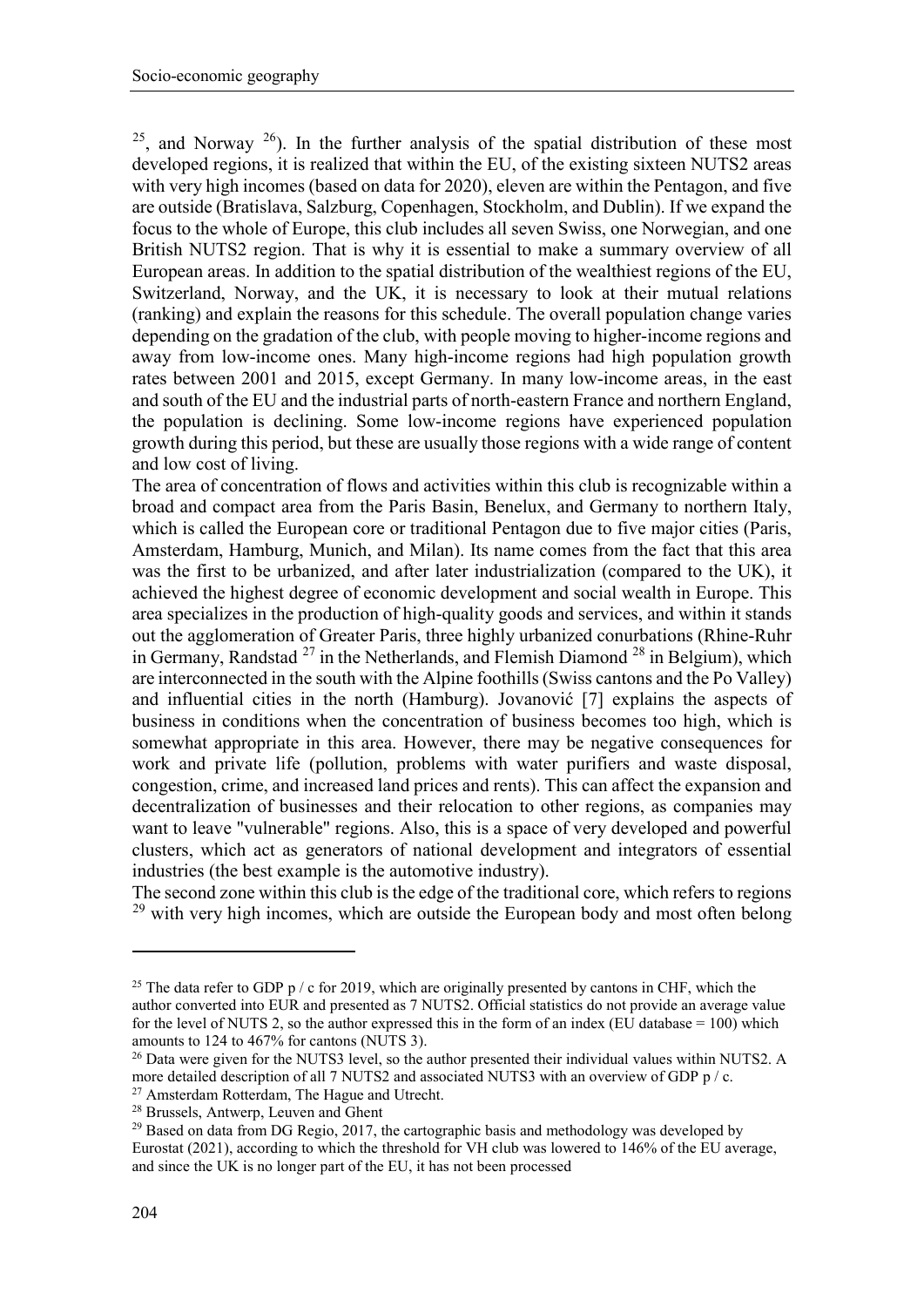to the areas of capitals, and which can be classified into three geographical units (island, Scandinavian, Central European). The first region, according to the DG Regio methodology [5], includes two Irish parts (Dublin and Limerick) and the Scottish area (Edinburgh). The Scandinavian region consists of three capitals (Copenhagen, Stockholm, and Oslo). According to the first methodology, the Central European part is only Bratislava, and the second is Vienna, Prague, Budapest, Warsaw, and Bucharest. The general characteristic of all areas of the VH club is that they have a tremendous gravitational force (all of them are capital cities, except Edinburgh) in attracting the population. However, some have high unemployment rates and have not developed enough since the economic crisis. According to Dijkstra et al. [4], their primary concern is to keep pace with global competitors, maintaining their high specializations and comparative advantage in high-paying industries. Of the mentioned six regions [5], it is noticeable that only one part did not previously belong to this highly industrialized and highly urbanized area, the Bratislava region. The most straightforward reason why Bratislava is in this club is the result of the development phase of capitalism and its spatiotemporal shift. This led to the formation of a powerful automobile complex right next to the border with Austria and Germany, in the city of one of the former Eastern European capitals, which is located only 50 kilometers from Vienna. This region was one of the first gates of Western capital to the world of the former socialist republics of the Slavic East.

The predominantly Catholic (Slovakia and Poland) and Protestant states (Czech Republic) were chosen first. Before the fall of the Berlin Wall, there was only one BAZ (Bratislavské Automobilové Závody) factory in Slovakia, which Volkswagen [30](#page-10-0) privatized in 1991. After a very successful start, and thanks to a good business environment and geographical location  $31$ , the following car factory was opened by Kia Motors <sup>[32](#page-10-2)</sup> in Žilina. PSA Group (Peugeot-Citroen)<sup>[33](#page-10-3)</sup> started working in Trnava, and recently JLR (Jaguar-Rover) in Nitra. Due to this, the automotive industry is the essential branch of the economy in Slovakia, which directly or indirectly employs 250 thousand people, and whose value is over 40% of the total Slovak exports. The importance of this industrial sector is shown by the fact that there are more than 350 factories in Slovakia that produce specific automotive components in addition to the mentioned factories. It is now clear why Serbia is struggling to preserve the production of FIAT cars because this industry generates many subcontractors, thus creating a synergistic effect for the entire economy [12].

## *High-income club (H)*

1

Although high-income regions (H) have many similar characteristics as VH regions, their recognizability is that they are not large cities. Dijkstra et al. [4] state that their stop employment is high. The challenge is to preserve the innovative potential because these regions are more susceptible to competition from the lower-income areas (M and VL). "They are especially vulnerable to the standardization of what they produce, which allows companies from that club to move to regions with lower costs and less skilled labor."

<span id="page-10-0"></span><sup>&</sup>lt;sup>30</sup> Here are produced SUV models of the entire VW group: Audi Q7 and Q8, Volkswagen Touareg and Porsche Cayenne, but also small cars such as: VW up, Seat Mii and Škoda citigo

<span id="page-10-1"></span><sup>&</sup>lt;sup>31</sup> 300 million potential buyers of their cars live in the perimeter of 1000 km from Bratislava.

<span id="page-10-2"></span><sup>&</sup>lt;sup>32</sup> Here are the models: Ceed, Ceed Sportswagon, Sportage and Venga.

<span id="page-10-3"></span><sup>33</sup> Models are produced: Peugeot 208, Citroen C3 and Picasso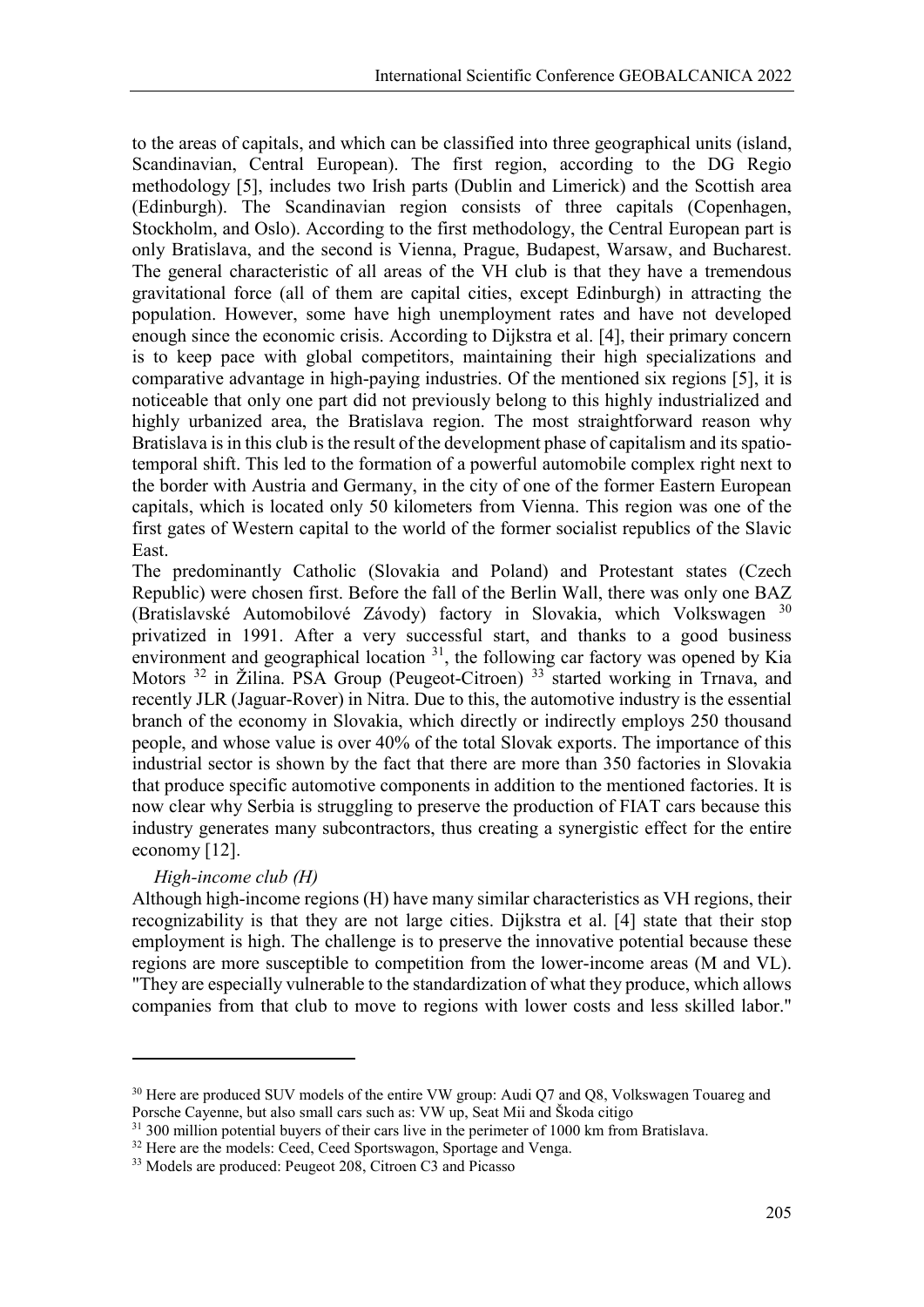Their challenge is to advance innovation in their specialization areas and expand into high-value-added (GVA) activities."

Mutabdzija [14] defined Western Europe as "Fogs, institutions, and superiority of the West" and described it through cultural-civilizational characteristics, which in cultural terms represent a heterogeneous whole that is recognized in the framework of civilization based on two essential determinants. First, most of the population belongs to one of the two prominent families of Indo-European peoples, the Germans or the Romans. In religious terms, the dominant Christian religion is emphasized here. However, the existing peoples are not ethnically compact in the ethno genesis sense. Still, they have built their identity (language, culture, majority religion, and historical development) over a long period by mixing with other peoples. Some are wholly extinct or merged with a more dominant ethnic group. In terms of space and functionality, urbanization is very high, and traditional villages have remained only in France and Ireland. With the expansion of cities in space, urban agglomerations were created, called metropolitan areas or, according to the Eurostat methodology of the Larger Urban Zones (LUZ-Larger Urban Zones), defined based on urban transport to create Functional Urban Areas (FUA). Apart from the traditional Pentagon, the largest urban zones in Western Europe are London and Limerick, and Helsinki in northern Europe.

The second region within this majority club is called "Wind, Money, and Rationality of the Center" [14]. From the position of spatial-functional relations, the cultural diversity of this part of Europe in the past was a source of tensions and conflicts. Today, this represents an invaluable potential for the sustainable spatial development of the EU. Especially in the new Member States, there is a risk that only isolated growth areas around metropolitan regions are developing. In contrast, other regions with different sizes and rural areas are excluded from the development process. However, Europe can achieve polycentric development, with significant areas of growth, including those on the periphery, organized as urban networks that will provide dynamism and the necessary externalities to attract additional investment. According to DG Regio [5], polycentric development reduces environmental pressures and social tensions and helps stabilize democratic structures. A simple reproduction of the center-periphery model across Europe would harm the center as much as the periphery. It would not correspond to the historical development of different settlement patterns on the continent. Greater integration of populated areas within and between major European regions is essential for establishing new development processes in remote parts of Europe, leading to long-term strengthening of their urban structures and making them more competitive. In addition to metropolitan areas, the cities of the gate through which communications pass and trade with other continents through traffic ports, major airports, trade fairs, cultural centers represent a step forward towards the model of polycentric growth of the entire continent. While gate cities have developed in the past in the coastal regions of Western (Laurel, Rotterdam, London, Antwerp) and Southern Europe (Barcelona, Marseille, Genoa, Piraeus), opportunities for the development of these cities on the eastern periphery of Central Europe (Gdansk, Warsaw, Prague, Vienna, Budapest), today is the result of the emergence of new transport and energy corridors to Asia. Their priority is to connect metropolitan areas, and they were created based on the shared interests of the EU and future members through which they should pass. The best examples of such regions are large German cities (Berlin, Cologne, Dusseldorf, Hanover) or smaller cities on navigable rivers (Regensburg, Passau, Karlsruhe), as well as large Austrian cities (Linz, Graz, and Innsbruck).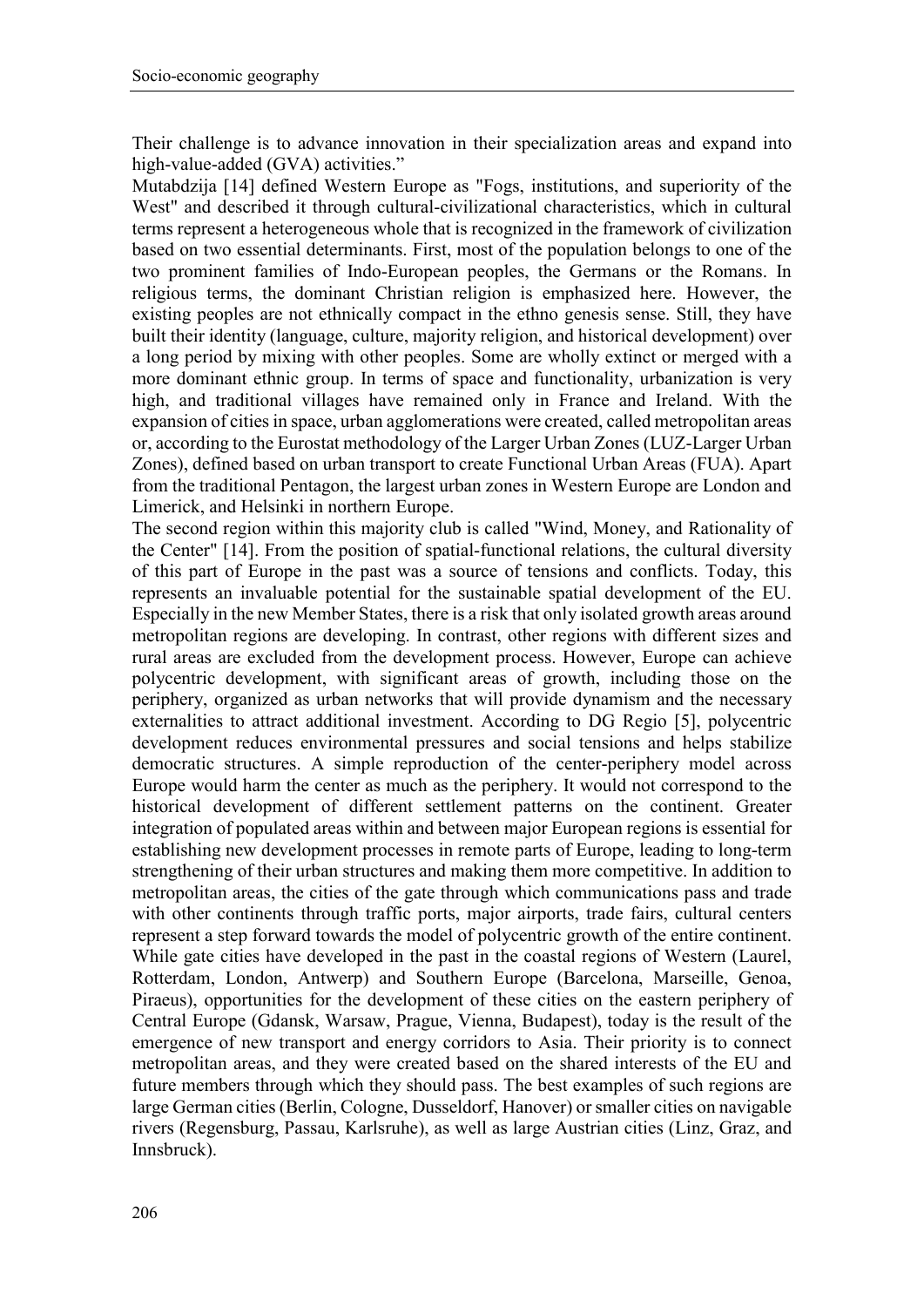#### *Middle-income club (M)*

**.** 

This club has a large group of regions within which there is a significant structural difference, which makes them different. Therefore, according to DG Regio [5], two subgroups have been formed within Club M, each with specific challenges. One consists of regions that have "lost productive jobs and in which the level of education of the labor force is below that in regions with higher incomes, so they are economically fragile." The second subgroup consists of regions that "record an increase in population, but mostly older people, who are moving there due to local content and low cost of living." This means that older residents are moving out of big cities (more expensive, more complicated, and less healthy) living conditions) towards smaller cities where life is more pleasant (cheaper utilities, more pleasant climate, more recreation areas). Such internal migration stimulates employment in non-commercial local services, thus encouraging "limited development of skills, innovation capacity and export capabilities, thus risking both subgroups falling into the middle-income trap." The specificity of this club is reflected in the fact that the increase in productivity and income shows all the complexity of economic development so that the regions within club M "become less attractive for labor-intensive but also low-skilled activities because raising the value scale requires more investment per worker than is the case in the earlier stages of development." If we tried to group these regions completely geographically, we would fall into the trap of generalization. However, it is possible to state, based on the insight into the statistical atlas of Eurostat, that there are two broad geographical zones dominated by these regions, namely Scandinavia and the western Mediterranean.

The first can be called "Boreal, monarchies, and endurance of the North" [14]. Mainly, due to the pronounced natural geographical difficulties (primarily the climate) and the unfavorable geographical position  $34$ , the area of Scandinavia has been continuously an emigration area. Nevertheless, quality political decisions with far-reaching goals have significantly mitigated this geographical determinism (nature) and made Scandinavia a highly prosperous society despite the obvious problems arising from its geographical location. This is partly explained by Jovanović [7], who states that in critical moments the structure of the economy can become unsustainable and that then decisive measures of the government are necessary to overcome such a situation. He describes it as "certain critical points of branching (bifurcation) at which economic changes acquire new qualitative characteristics" and cites the example at the end of the 19th century. Argentina and Sweden were relatively comparable backward economies based on agriculture. At about the same time, Argentina invested in the education of lawyers and priests, while Sweden invested in the education of engineers. The impact of such choices, combined with other economic policies, on the material living standards of the two countries is evident. Despite the excellent results achieved by the Nordic economies, there is still a very pronounced demographic "threat" to this area. It is directly related to the quality of life and indirectly to the sustainable development (economic, social, environmental, and cultural aspects) of the whole society, which indicates severe problems in most parts of the region. This process of uneven distribution of the population is accompanied by population aging, and it will be further expressed in depopulation regions. They will also increase the challenges in service delivery and maintenance of infrastructure systems. According to current international standards, the Nordic labor markets are among the

<span id="page-12-0"></span><sup>&</sup>lt;sup>34</sup> With the increase of geographical latitude, the difference in the duration of the daytime increases during the year, which negatively affects the work, but also the mental stability of people.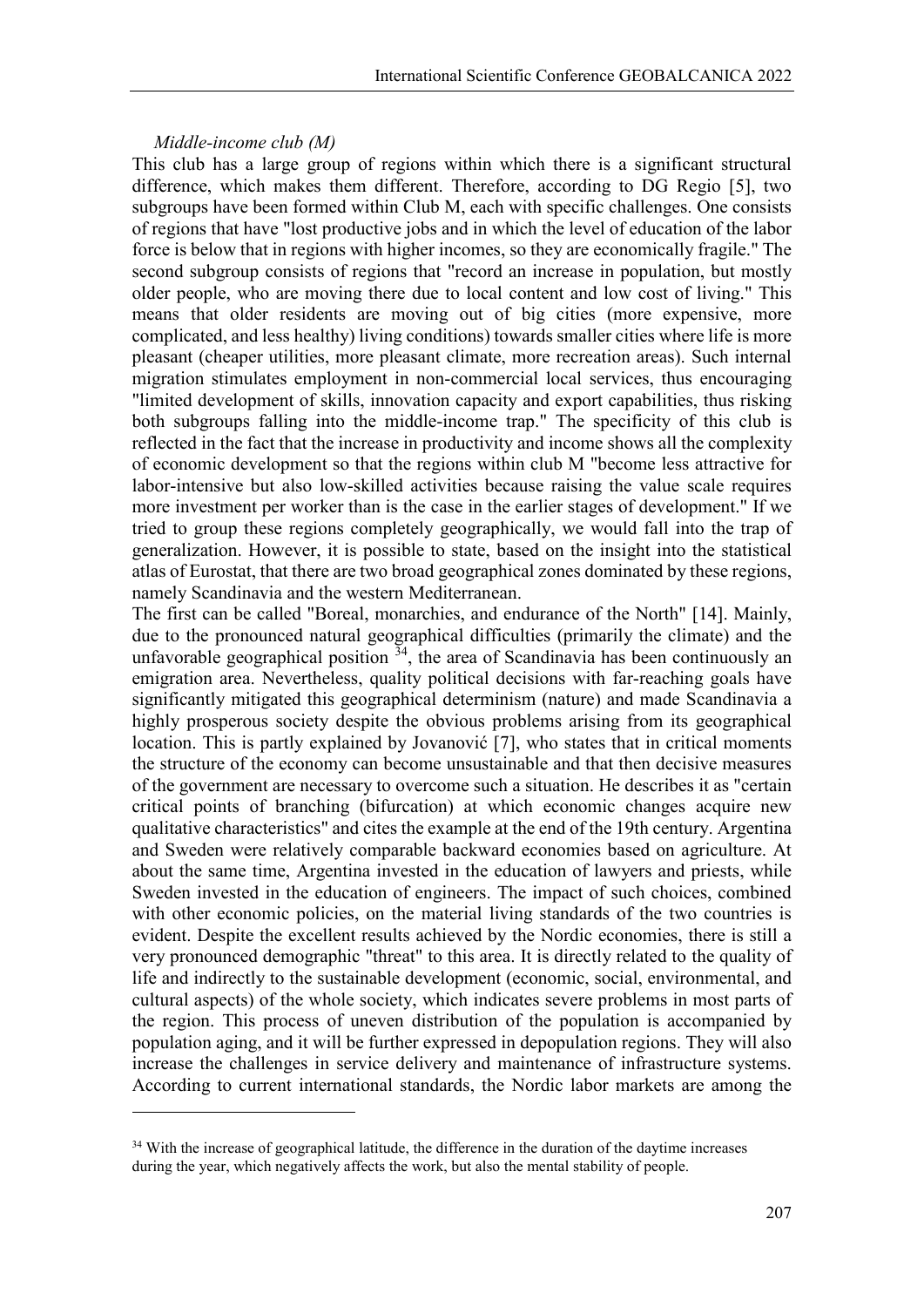highest globally, and Nordic companies are well-positioned and increasingly oriented towards services in the global market. The EU28 (2013) employment average was 64.1%, with all Nordic countries above that average (72.8%). As in most developed countries, the Nordic countries have shown positive signs in several aspects in the last few decades. A large part of the population is employed, the share of women in the labor market has adopted an economic model to strengthen the tertiary sector.

Another conditional region can be called "Sun, Faith, and Comfort of the South," which refers to the western Mediterranean (the Iberian Peninsula, southern France) [14]. In the true sense, it reflects the title of this chapter because, in historical and geographical terms, this is the area of the most dynamic European regions. This is recognized through the cultural and civilizational development of the ancient period when classical Greece and ancient Rome laid the foundations of modern Europe through city building, state development, dissemination of scientific knowledge, and the rise of civilizational values. This was a constant until the end of the Middle Ages when European interests shifted to the Atlantic and the New World and remained so until modern times. In terms of space and function, the turning point in developing these Mediterranean regions was the economic crisis of 2008. Before that, GDP in the EU grew continuously from 1995 to 2007 at an average rate of 2.4%, to record a sharp decline in 2009 by -4.8%. In these difficult circumstances, the EU has responded with various measures, from supporting banks to providing fiscal stimulus and crisis assistance packages.

Nevertheless, it can be seen that the recovery in the countries of Southern Europe has been slower than in other parts of the EU. Employment rates, i.e., unemployment, especially youth unemployment, are essential for the sustainability of development because these indicators assess the quality of life and social inclusion as a cornerstone for socio-economic development and prosperity. On the other hand, unemployment mainly affects people, their families, and their future. Respecting regional differences, e.g., Andalusia and Sicily have the highest values of these indicators, so it is clear how much depression there is in these societies and regions. These indicators are especially characteristic of young people, so the question of the efficiency of the education system and the labor market is rightly praised. One of the most severe problems of today arises from such relations, and that is inequality. It is visible at the EU level and the regional or national level.

The economic aspect of the development of these regions is significantly defined by clusters, i.e., companies that are grouped to benefit from the availability of a network of suppliers and are usually grouped in locations with high local demand. This demand is high in areas where there are the most producers because they have chosen to be located according to circular interdependence or cumulative causality processes. "There is a degree of uncertainty in the location of activities - companies because they are located due to the presence of other companies, and not because of the basic characteristics of the location" [7]. In today's circumstances, the regions that belong to this club are developing within the mentioned area. They are mostly related to the biggest conurbations as centers of NUTS2 regions; Lisbon, Barcelona, Valencia, Vigo, and Oviedo are the Iberian cities. The most important French cities are Lyon, Toulouse, Bordeaux, and Marseille, and this club also includes Italian cities: Rome, Turin, Florence, and Venice.

## *Low-income club (L)*

The short definition of a low-income club, according to DG Regio [5], starts from the fact that these are regions that face a low level of technological and business organization and a workforce with limited skills, and a particular advantage is that they can offer low costs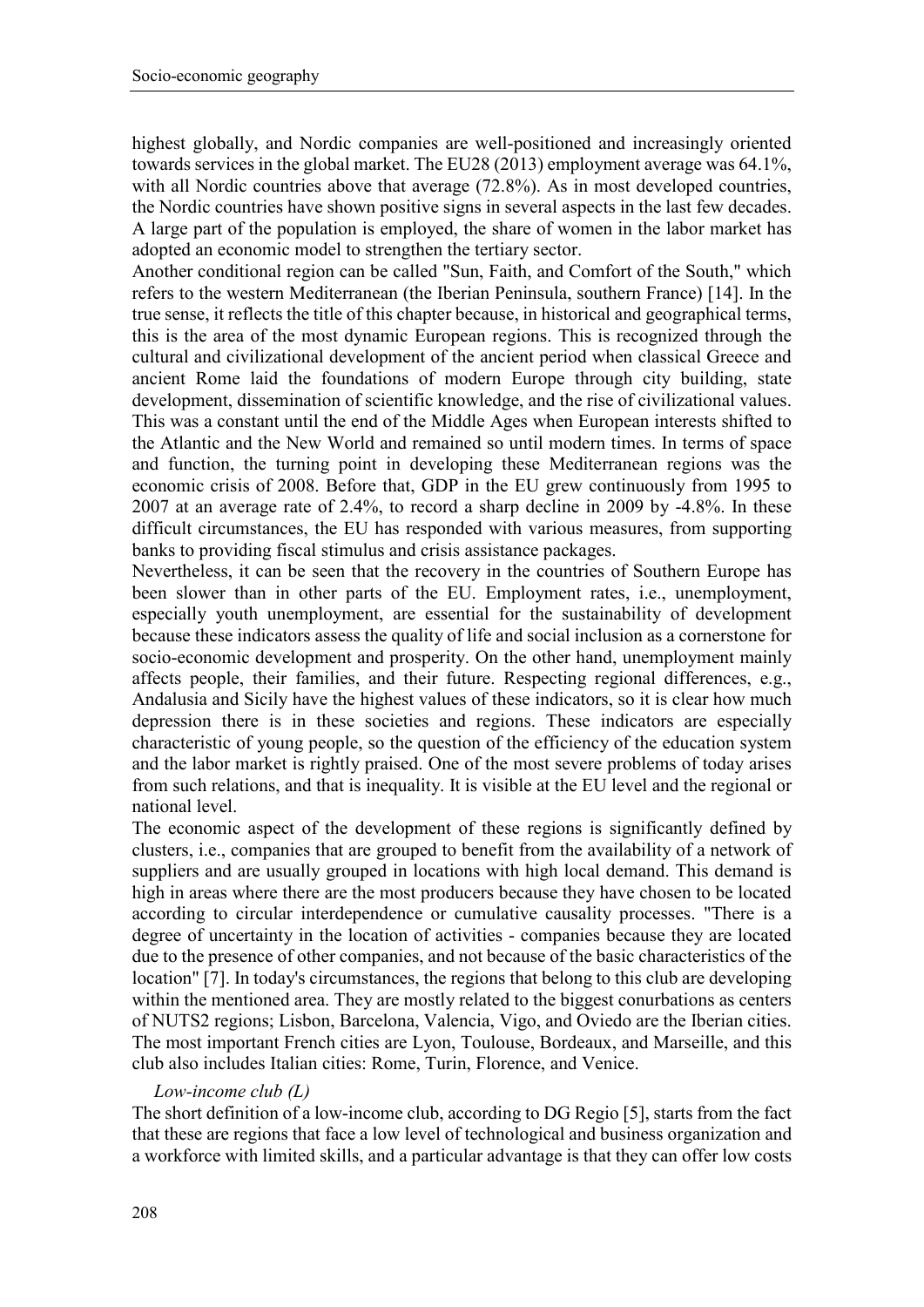land and labor. These regions continuously have a negative migration balance, with welleducated young people and the population of certain specialties having a significant share in the structure of emigrants. As their populations move to high-income regions, at the same time, these regions are unable to attract new firms and talented individuals from other areas. These are the fundamental reasons for the intensive emigration of the local population and creating a long-term perspective of poor living conditions. Only the regions of the capitals and some large urban centers of the mentioned regions deviate from such gloomy projections of economic development, which characterize the entire southern and eastern rim of the European continent. Within the EU, these regions are inhabited by their total population. When countries with the status of potential EU candidates or candidates are added and members of the Eastern Partnership and the European part of Russia, it is clear that they are the majority of Europe. Which has a larger population than the previous three clubs. Despite the stated political-geographical diversity of the countries/regions that belong to this club, they can be classified into two conditionally large geographical areas: east and south. A more detailed description will refer to two examples: the Eastern Partnership and the Balkans.

The first region is "Ice, spirituality, and modesty of the East," within which the demographic development (Eastern Europe) since the middle of the XX century. To this day, it indicates two periods [14]. The border between them was the moment of the collapse of the Soviet Union, which was reflected in the demographic growth of all countries in the region. In terms of space and function, the analysis of Eastern Europe as a single region is impossible and similar to the region of Southern Europe; there are two groups of countries. They are characterized by an uneven methodological framework for creating a modern concept of spatial and functional relations in the region's countries. EU members, Lithuania, Latvia, and Estonia in the north and Romania and Bulgaria in the south pursue EU territorial agendas. There are uniform documents, most notably the National Spatial Development Strategy (NSDS), which operate on umbrellas for branch strategies. The common denominator of all these strategies is the need for accelerated development and implementation of the started pan-European transport network as a necessary precondition for good accessibility to large areas throughout the continent. In addition to the principles related to the policy of sustainable spatial development, more detailed measures for the spatial development of European cultural regions have been proposed, and extraordinary measures aimed at achieving more balanced and sustainable development in individual European regions.

The very nature of these areas characterizes them as areas with a high degree of biodiversity and partial overlap, and geographically, the focus is on two sub regions: the Barents-Euroactics and the Black Sea region. It is first seen as a multimodal transport area covering the northern provinces of Sweden, Finland, Norway, and the Russian Federation - the Republics of Karelia and Komi (Murmansk and Arkhangelsk). There is a clear orientation towards the resources of this region (mineral wealth and gas deposits), whose exploitation implies safe transport flows as a combination of different types: railway-road-water-pipelines. Another region is the Black Sea states Turkey, Georgia, Ukraine, Romania, Bulgaria, and Moldova, while Armenia and Azerbaijan have observer status. From the point of view of spatial development policy, they must not be considered only as elements of comprehensive construction of transport infrastructure, but more important is their interaction with the settlement network, regional economy, regional transport networks, and environmental requirements. All of the proposed ten corridors end in this region, with almost every country (except Estonia and Latvia) intersecting at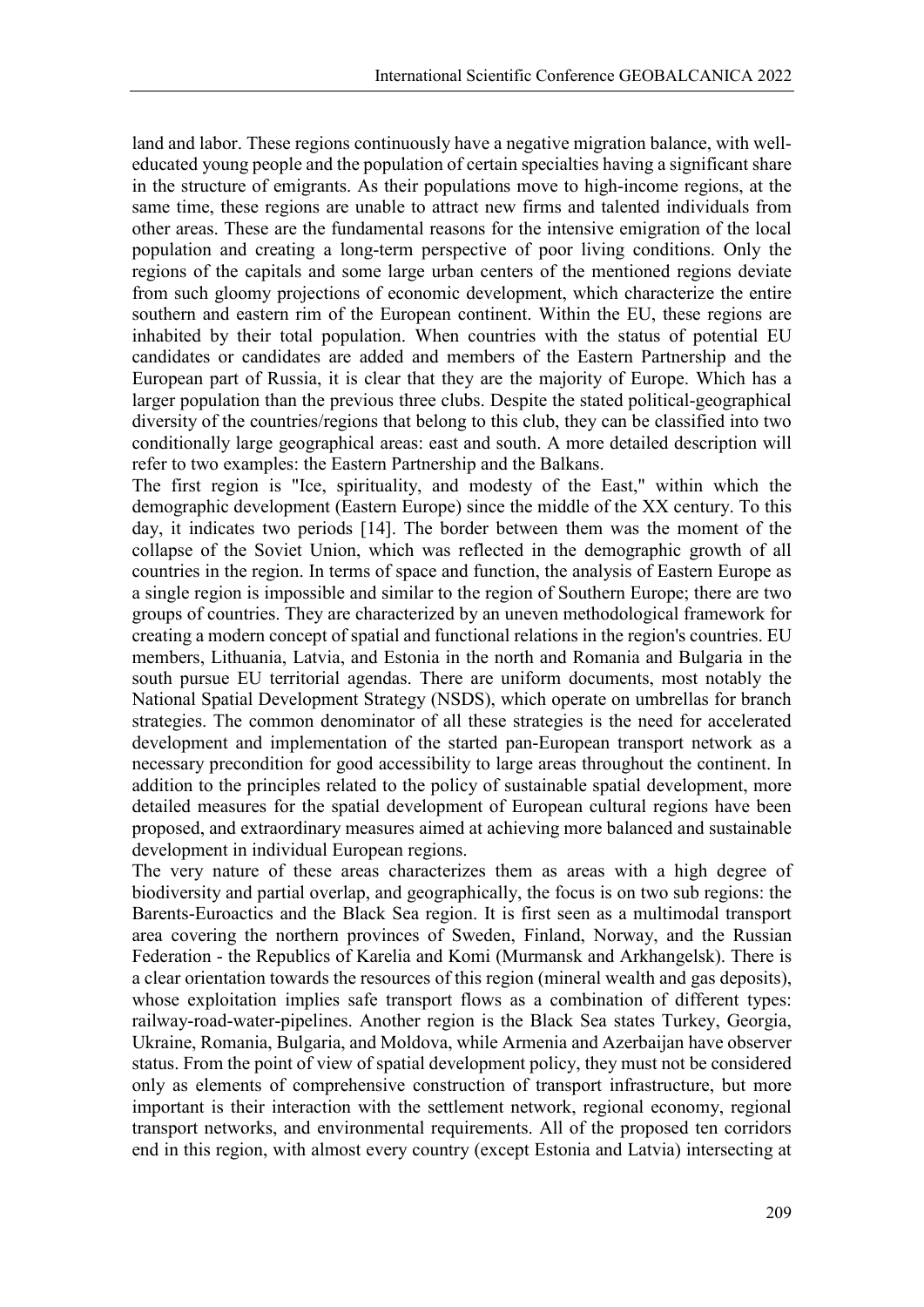least two corridors. The specifics of this region are numerous, and its spatially smaller part is made up of the Eastern Partnership  $35$  countries. The Riga Summit (2015) defined the strategic goals of this organization and the EU, which relate to strengthening the resilience of the state and society through the stated priorities; economic development and market opportunities; strengthening institutions and good governance; connectivity, energy efficiency, environment, and climate change, mobility and people-to-people contacts.

The second region is best described by the new term Open Balkans<sup>[36](#page-15-1)</sup> as a sub-region of Southeast Europe, which is recognized as a fluid space with unclear borders and ethnolinguistic dependencies, complicated political-geographical relations, and intertwined urban-rural relations. Attempts to "fix" this space for the last 30 years have been between "interference and imposition" by the great and incompetent domestic actors. Perhaps, the common denominator of all the mentioned ambiguities has its origin because there are no clear goals of sustainable spatial development. This stems from numerous and very reference spatial-planning and economic studies prepared by international organizations, according to which this region with about 18 million. In 2017, it had a total GDP of \$ 89.1 billion, only half of one of the weakest EU economies (Portugal), with only 10 million inhabitants. In terms of space and function, Serbia is divided into four NUTS2, with a significant difference in the values of GDP p / c (between 8,100 and 21,700), which means that the Belgrade region has an index of 70 or 70% compared to the  $EU = 100$ ); Vojvodina 41; Western Serbia and Šumadija 27, and Eastern and Southern Serbia 26. Montenegro is treated as one NUTS2 with an index of 50, and in Northern Macedonia, the value is 38. Albania is divided into three NUTS2 (GDP ranging from 7,800-11,500), and index values from north to south are 25-37-22. BiH, Kosovo, and Metohija have not applied the NUTS classification, which speaks of unfinished political-geographical processes.

While Kosovo and Metohija are an integral part of Serbia according to UN Resolution 1244, which declared independence on its initiative, there is no internal consensus in BiH between the representatives of the three nations on the modalities of internal organization and constitutional relations. There are two entities in BiH (RS and FBiH), and the problem is the territorial organization of FBiH (Bosniaks and Croats), in which there is no consensus between the two principles (national and civil). Perhaps this new political agreement can be achieved by applying the NUTS classification as a first step towards creating the desired framework. Population, ethnic and economic imbalances are very pronounced within the existing framework.

Due to the above, creating a measure for the spatial development of this part of Europe is of the utmost importance for this region, and there are two assumptions in this regard. The first concerns completing the Pan-European Road Corridors, where Corridors V, X, and XI are roads, Corridor VII is a waterway (Danube). Corridor V has three branches (a, b, c), which depart from the Adriatic ports (Venice-Trieste, Rijeka, and Ploče) and go via Budapest to Lvov, where it connects to Corridor III (Dresden-Kyiv). Branch Vc goes through the valleys of the Neretva and Bosnia. Near Doboj, it intersects with the highway through the Republika Srpska (Gradiška-Banja Luka-Doboj), making these highways the backbone of the BiH traffic system. Corridor X is of the most significant importance for

1

<span id="page-15-0"></span><sup>35</sup> These are: Armenia, Azerbaijan, Belarus, Georgia, Moldova and Ukraine.

<span id="page-15-1"></span><sup>36</sup> Currently, Serbia, Albania and Northern Macedonia are members, while BiH, Montenegro, and Kosovo and Metohija have not yet commented on the initiative.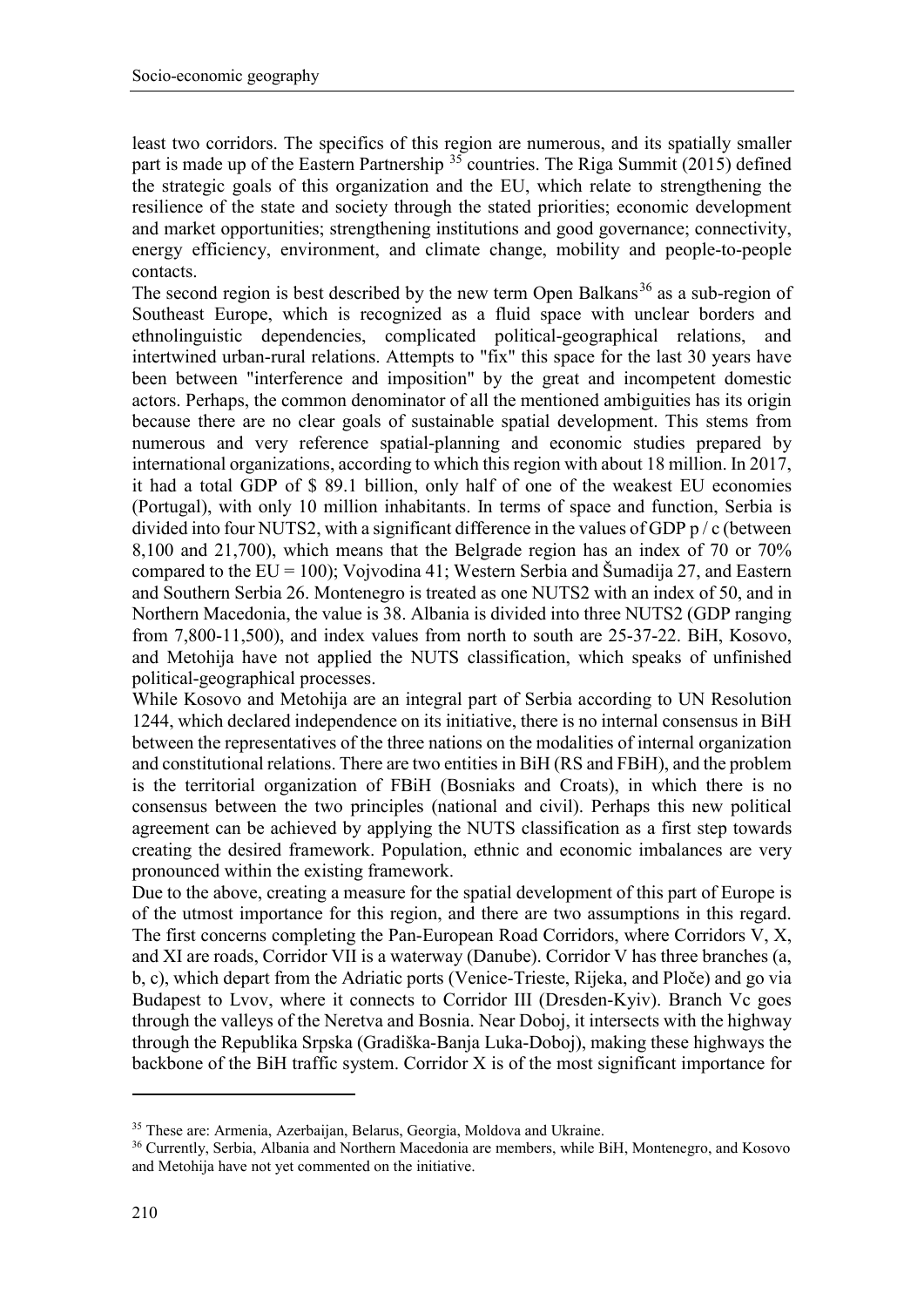Serbia, which it enters from two directions (Salzburg-Graz and Budapest) and continues via Nis towards Sofia (connection with Corridor IV, Dresden-Istanbul), towards Skopje (relationship with Corridor VIII, Durres-Constanta) and continues to Thessaloniki and Igoumenitsa. The newly established Corridor XI connects the southern Adriatic (Bar-Boljare-Požega-Belgrade-Vršac-Timisoara) with Corridor IV (Dresden-Thessaloniki). This will significantly improve the entire region's infrastructure and create an environment for a more favorable business environment.

Another assumption relates to establishing the regional initiative Open Balkans, which should relax economic and political relations in the region and alleviate the terrible economic situation (average GDP index p / c is below 40% of the EU average). An important measure that strengthens the guiding principles of the sustainable spatial development of the European continent is the care of cultural landscapes in Southern and Southeastern Europe. This particular measure is aimed at achieving more balanced and sustainable development in individual European regions, primarily hotbeds of European ancient culture and art, linked to ancient Greece and ancient Rome, but hotspots of other cultures in this region (Byzantine and Ottoman culture, beautiful examples of Romanesque and Renaissance in the Adriatic coast, and Baroque art and classicism in the Pannonian Plain). This confirms that the whole region comprises a multitude of cultural landscapes. They are a significant part of Europe's heritage and witness past and present relations between man and his natural and built environment. Spatial development policy can contribute to the protection, management, and enhancement of protected areas by adopting appropriate measures by organizing better interaction between different sectoral policies while respecting their territorial impacts. Appropriate measures in landscape protection include the integration and development of landscapes through spatial planning and sectoral policies.

# **CONCLUSION**

The concept of economic clubs came to life in theory during the 1960s, but in practice, on the example of the EU, it began to be applied only recently [5]. This means that the path from economic theory to spatial planning practice took a long time and that today it represents a clear framework for defining major regional geographical issues. This implies shifting the focus from large supranational entities (macro-regions) to the subnational level (NUTS2), where the regional (cohesion) policy of the EU member states is implemented. This is well recognized in Serbia, which is trying to reduce regional disparities through reindustrialization and infrastructure works, and thus balance the spatial distribution of the population.

It is evident that modern social problems, not only economic-geographical and spatialplanning, can be recognized, and their dynamics can be predicted based on the theory of economic clubs. The neo-Marxist grand view "from Fordism to post-Fordism" provides a historical basis and ideological guidelines and center-periphery theory as it's an important segment. In modern terms, it is clear that the European Pentagon and its edge represent the center (VH and H clubs), the most significant parts of Northern and Western Europe, as well as the Western Mediterranean (M club) represents the periphery, while the Balkans and Eastern Europe (VL club) represent the periphery.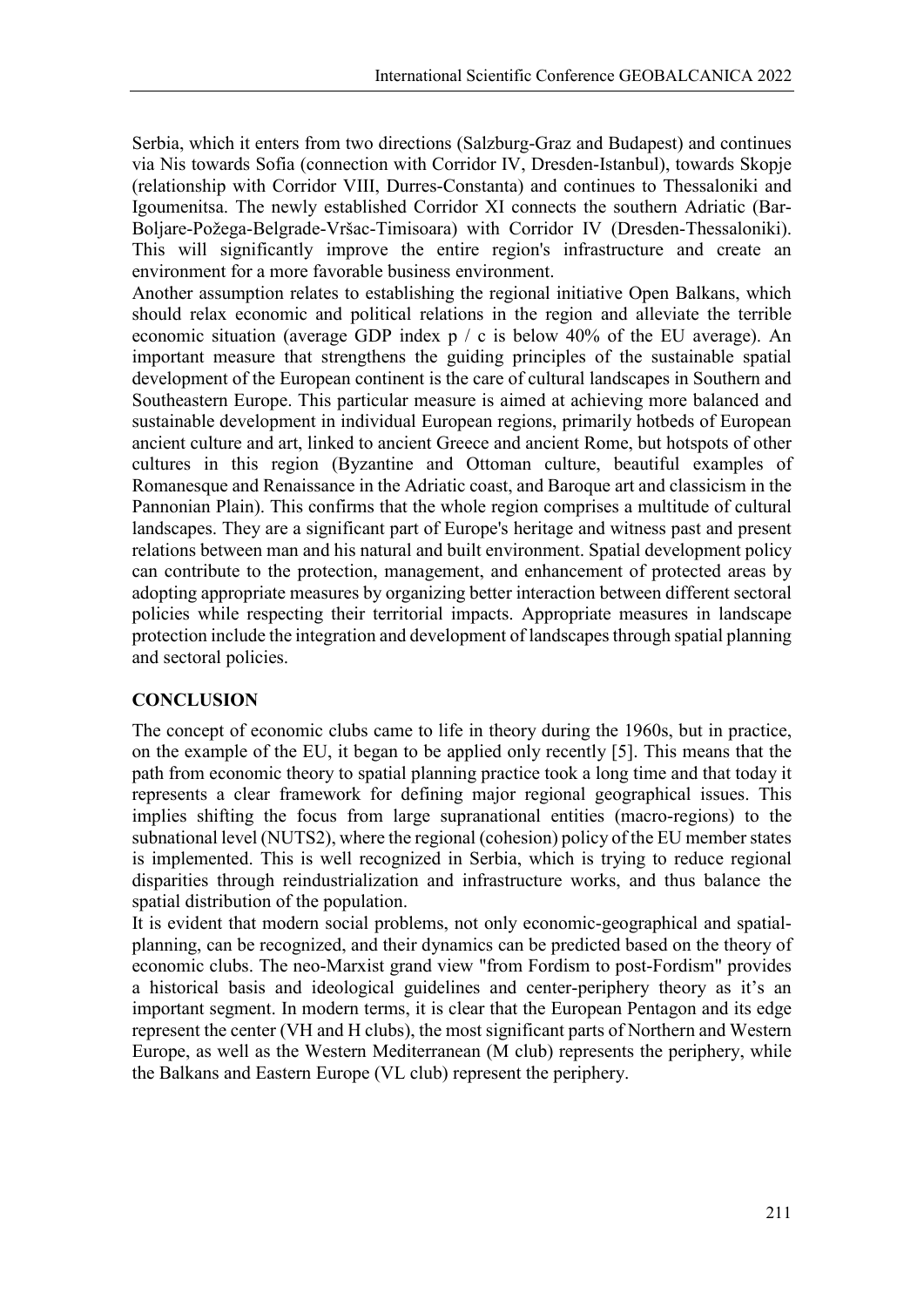# **REFERENCES**

[1] Acemoglu, Daren & Robinson, James. Teorije koje ne objašnjavaju stvarnost, Zašto narodi propadaju (Why nations fail), Serbia, pp 57-81, 2014

[2] Buchanen, James M. An Economic Theory of Clubs, Economica, UK, vol. 32 (125), pp 1–14, 1965.

[3] Chohan, Usman W. & D'Souza, Aron P. Club Theory: A Contemporary Economic Review, US, 2020. Available at SSRN: https://ssrn.com/abstract=3512557.

[4] Dijkstra, Lewis, Garcilazo, Enrique & McCann, Philip. The effects of the global financial crisis on European regions and cities. Journal of Economic Geography, UK, vol 15 (5), pp 935- 949, 2015.

[5] Dijkstra, Lewis (Ed). Economic cohesion, My Region My Europe Our Future: Seventh report on economic, social and territorial cohesion, Belgium, pp 1-52, 2017.

[6] Harvey, David. Freedom's Just Another World, Kratka povijest neoliberalizma, Croatia, pp 43-66, 2013.

[7] Jovanović, Miroslav. Theory, Evolutionary Spatial Economics: Understanding Economic Geography and Location over Time, UK, pp 6-155, 2020.

[8] Montesquieu, Charles. S. B. Of laws in relation to the nature of the climate, The spirit of laws, Canada, pp 246-260, 2001.

[9] McNutt, Patrick. Public goods and club goods. Encyclopedia of Law and Economics, US, vol. 1, pp 927–951. 1999.

[10] Mutabdzija, Goran. Henri Lefebvre: space, time, and changes in the regional economy. Jahorina Business Forum, BiH, 2022;

[11] Mutabdzija, Goran. Foucault's geoepistemology: space, heterotopy, and archeology. Geographia Polonica, Poland, vol. 2. 2022.

[12] Mutabdzija, Goran. Economic clubs, European economic clubs, US, pp 280-311, 2021.

[13] Mutabdzija, Goran. Sociological theory in geography: phase of empirical - analytical science. Geobalcanica, North Macedonia, 2021, pp 575-592;

[14] Mutabdzija, Goran. Europe of regions, Regional geography of Europe, US, pp 182-268, 2021.

[15] Ritzer, George. Savremene grand-teorije (2), Savremena sociološka teorija i njeni klasični koreni (Contemporary Sociological Theory and its Classic Roots), Serbia, pp 173-192, 2009.

[16] Robbins, Lionel. The subject-matter of economics, An essey on the nature and significance of economic science, UK, pp 1-22, 1932.

[17] Said, Edward W. Sadržinski prostor orijentalizma, Orijentalizam (Orientalism), bih, pp 43- 140, 1999.

[18] Samuеlson, Paul. The Pure Theory of Public Expenditure, vol. 36 (4), pp. 387-389, 1954

[19] Sandler, Todd & Tschirhart, John T. The economic theory of clubs: an evaluative survey. Journal of economic literature, vol. 18 (4), pp 1481-1521, 1980.

[20] Todorova, Marija. Balkanizam i orijentalizam: različite kategorije, Imaginarni Balkan (Imagining the Balkans), Serbia, pp 47-76, 2006.

[21] Venables, Anthony. Trade policy, cumulative causation, and industrial development. Journal of Development Economics, vol. 49 (1), pp. 179-197, 1996.

[22] Wallerstein, Immanuel. The Modern World-System as a Capitalist World-Economy: Production, Surplus-Value, and Polarization, World-systems analysis: an introduction, US, pp 23-41, 2004.